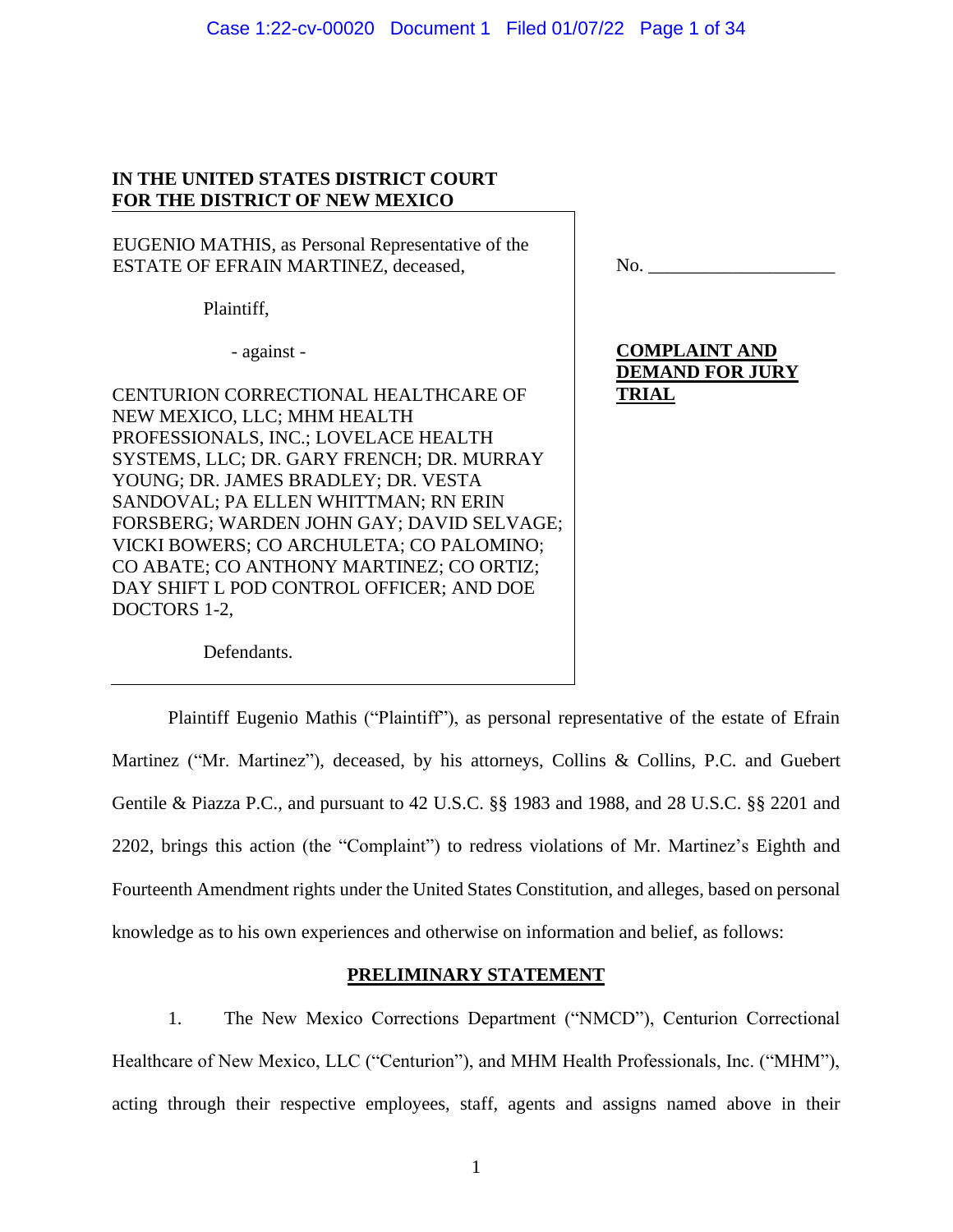### Case 1:22-cv-00020 Document 1 Filed 01/07/22 Page 2 of 34

individual capacities, knew that Mr. Martinez was at a high risk of developing endocarditis and that he was suffering from increasing and debilitating pain that was not ameliorated over time or through pain medication. Yet, Defendants deliberately and recklessly ignored an emergent infection and Mr. Martinez's high risk of endocarditis, which caused him to spend 45 days in the hospital, and ultimately, to die.

2. Additionally, the abovenamed Defendants, along with Defendant Lovelace Health Systems, LLC ("Lovelace") and Lovelace agents, engaged in a conspiracy to violate Mr. Martinez's Eight Amendment protections against cruel and unusual punishment by sanctioning his death—unlawfully authorizing medical providers to remove Mr. Martinez from life-sustaining medical care.

3. Mr. Martinez's injuries and subsequent death were, in part, the result of Centurion's widespread pattern and practice of failing to provide constitutionally adequate medical care and effectively denying patients access to medical care.

4. The actions and inactions of Defendants violated Mr. Martinez's rights secured by 42 U.S.C. § 1983 under the Eighth and Fourteenth Amendments to the United States Constitution.

#### **JURISDICTION AND VENUE**

5. This action arises under the Eighth and Fourteenth Amendments to the United States Constitution and 42 U.S.C. §§ 1983 and 1988.

6. Subject matter jurisdiction in conferred by 28 U.S.C. §§ 1331 and 1343(a).

7. This Court has personal jurisdiction over each of the entity and individual Defendants because, upon information and belief, all Defendants are domiciled in the State of New Mexico (the "State") and/or have substantial contacts in the State of New Mexico and purposefully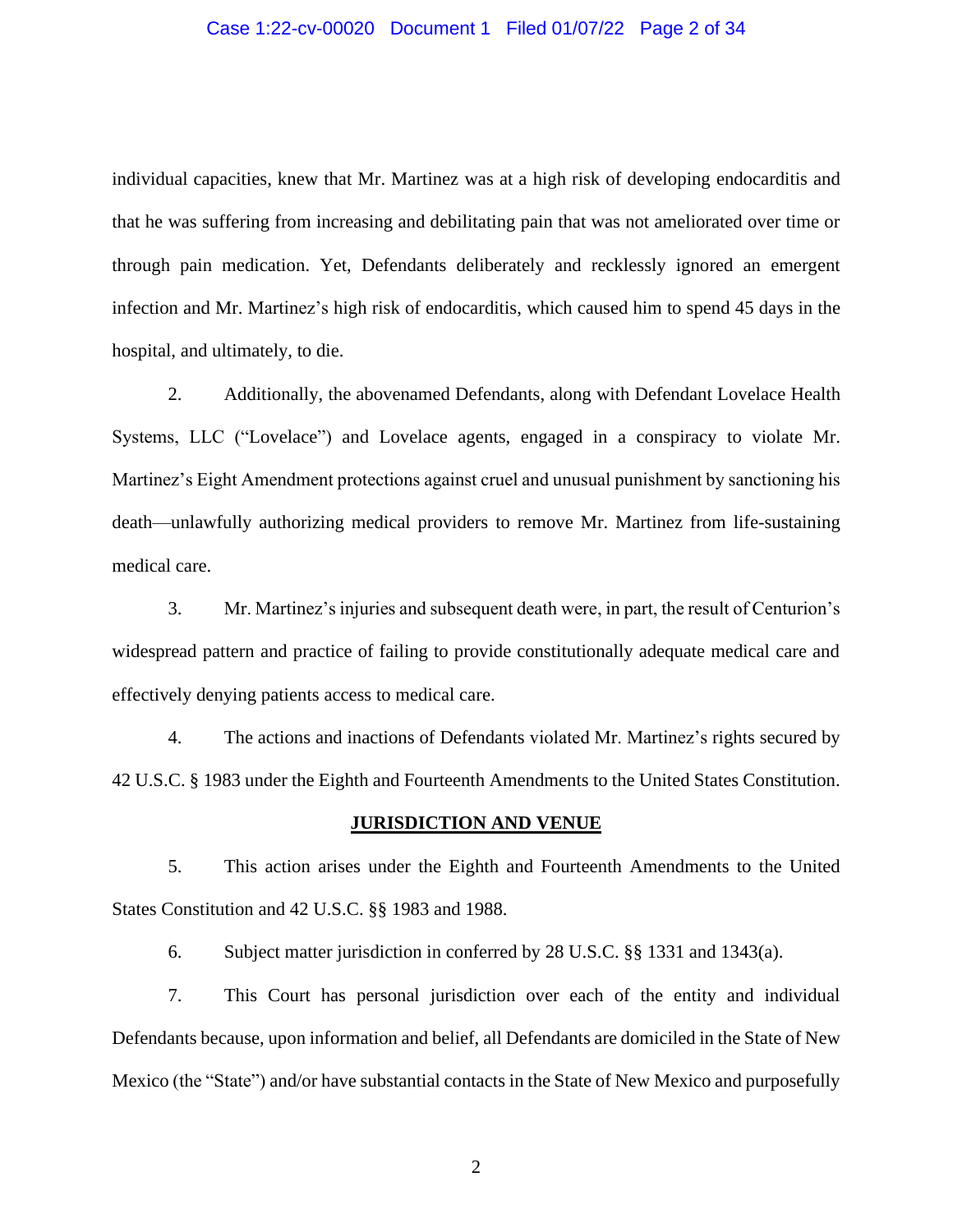### Case 1:22-cv-00020 Document 1 Filed 01/07/22 Page 3 of 34

availed themselves of conducting business in New Mexico.

8. Venue is proper here under 28 U.S.C. § 1391(b)(2), because, upon information and belief, a majority of the Defendants reside in this judicial district and the events and omissions giving rise to Plaintiff's claims occurred in this judicial district.

9. Plaintiff need not exhaust any administrative remedies under the Prison Litigation Reform Act, 42 U.S.C. § 1997e ("PLRA"), because Mr. Martinez is not currently incarcerated, as he is deceased.

# **PARTIES**

10. Efrain Martinez was a citizen of the United States and New Mexico, and Plaintiff Eugenio Mathis is presently domiciled in San Miguel County, New Mexico. During the events giving rise to this action, Mr. Martinez was physically located in New Mexico. During all relevant times, he was in the custody of NMCD, housed in the Penitentiary of New Mexico ("PNM") in Santa Fe, New Mexico, and NMCD had a duty to provide him with medical care and treatment consistent with applicable and prevailing standards of medical care.

11. Defendant Centurion is a domestic limited liability company registered to do business in New Mexico, whose registered agent for service of process is CT Corporation System, 206 S. Coronado Avenue, Española, New Mexico, 87532-2792. Centurion, by the terms of General Services Contract #16-770-1300-0097 ("GSC"), was contracted by NMCD for the purposes of providing medical care to inmates in the NMCD prison system, including Mr. Martinez. The term of the GSC began on June 1, 2016 and ended on or about November 1, 2019. The GSC was to end on June 1, 2020 under a one year extension but ended prematurely.

12. Under the GSC, Centurion was acting as the apparent and actual agent, servant, and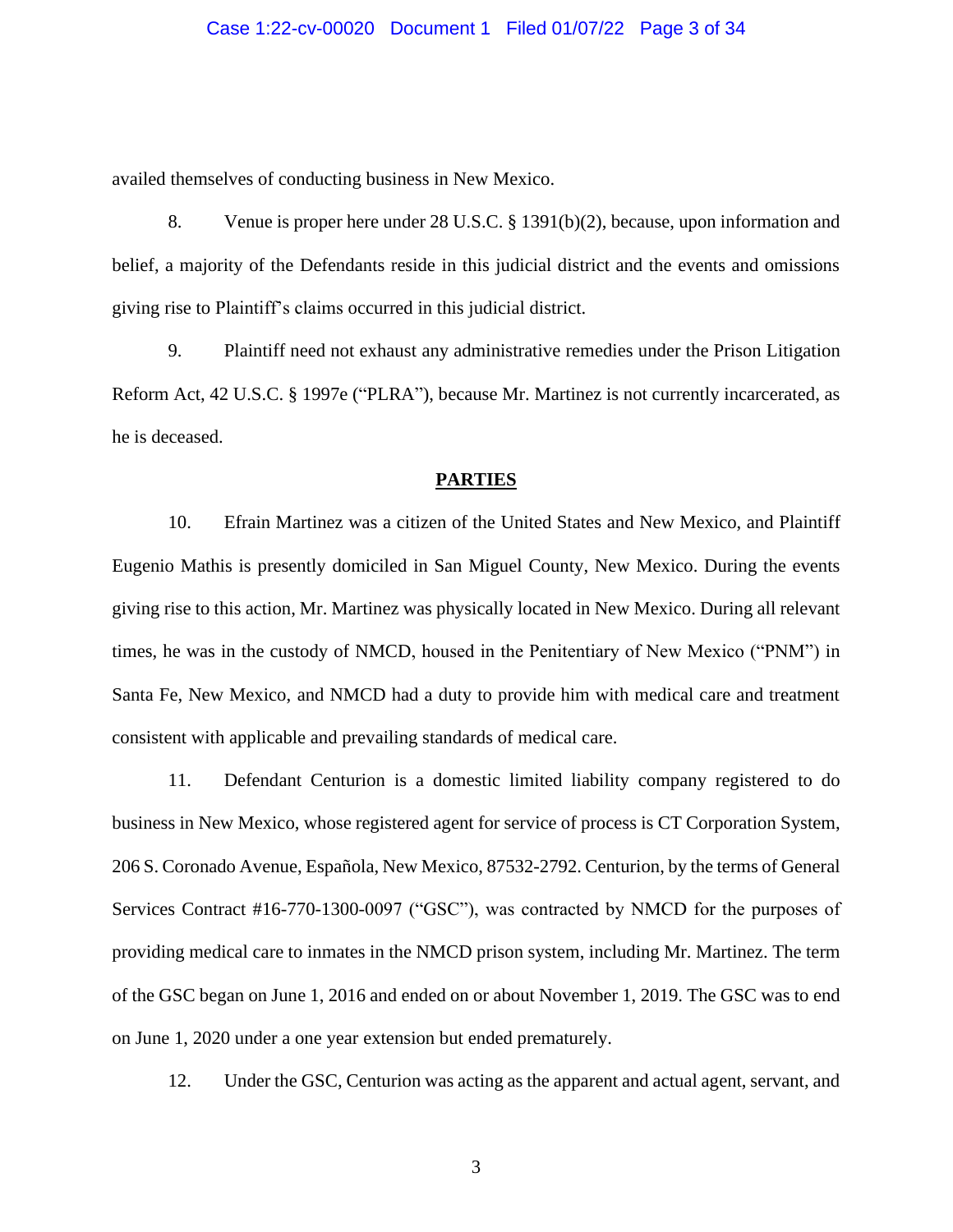## Case 1:22-cv-00020 Document 1 Filed 01/07/22 Page 4 of 34

contractor of NMCD and was responsible for the care, health, safety, and proper medical treatment of all detainees in NMCD's facilities, including Mr. Martinez. Pursuant to the GSC, NMCD adopted Centurion's policies, practices, habits, customs, procedures, training, and supervision as its own, and Centurion adopted NMCD's policies, practices, habits, customs, procedures, training, and supervision as its own. Centurion acted by and through its employees, staff, agents and assigns who are named in their individual capacities.

13. Defendant MHM is a Delaware for-profit corporation that contracted to supply medical personnel to Centurion for purposes of providing medical services to NMCD prisoners, including Mr. Martinez. Through the "Health Services Addendum Between MHM Professionals, Inc. and Centurion Healthcare of New Mexico, LLC," MHM became a subcontractor operating under the contract between Centurion and NMCD.

14. Accordingly, MHM was acting as the apparent and actual agent, servant, and contractor of NMCD and was responsible for the care, health, safety, and proper medical treatment of all detainees in NMCD's facilities, including Mr. Martinez. Pursuant to MHM's contract with Centurion as a subcontractor under the GSC, MHM adopted Centurion's and NMCD's policies, practices, habits, customs, procedures, training, and supervision as its own, and NMCD and Centurion adopted MHM's policies, practices, habits, customs, procedures, training and supervision as their own.

15. Defendant Lovelace Health Systems, LLC ("Lovelace") is a New Mexico domestic limited liability company that was responsible for the care, health, safety, and proper medical treatment of Mr. Martinez while he was in NMCD custody and being treated in a Lovelace medical facility from November 29, 2018 through January 11, 2019. While Mr. Martinez was receiving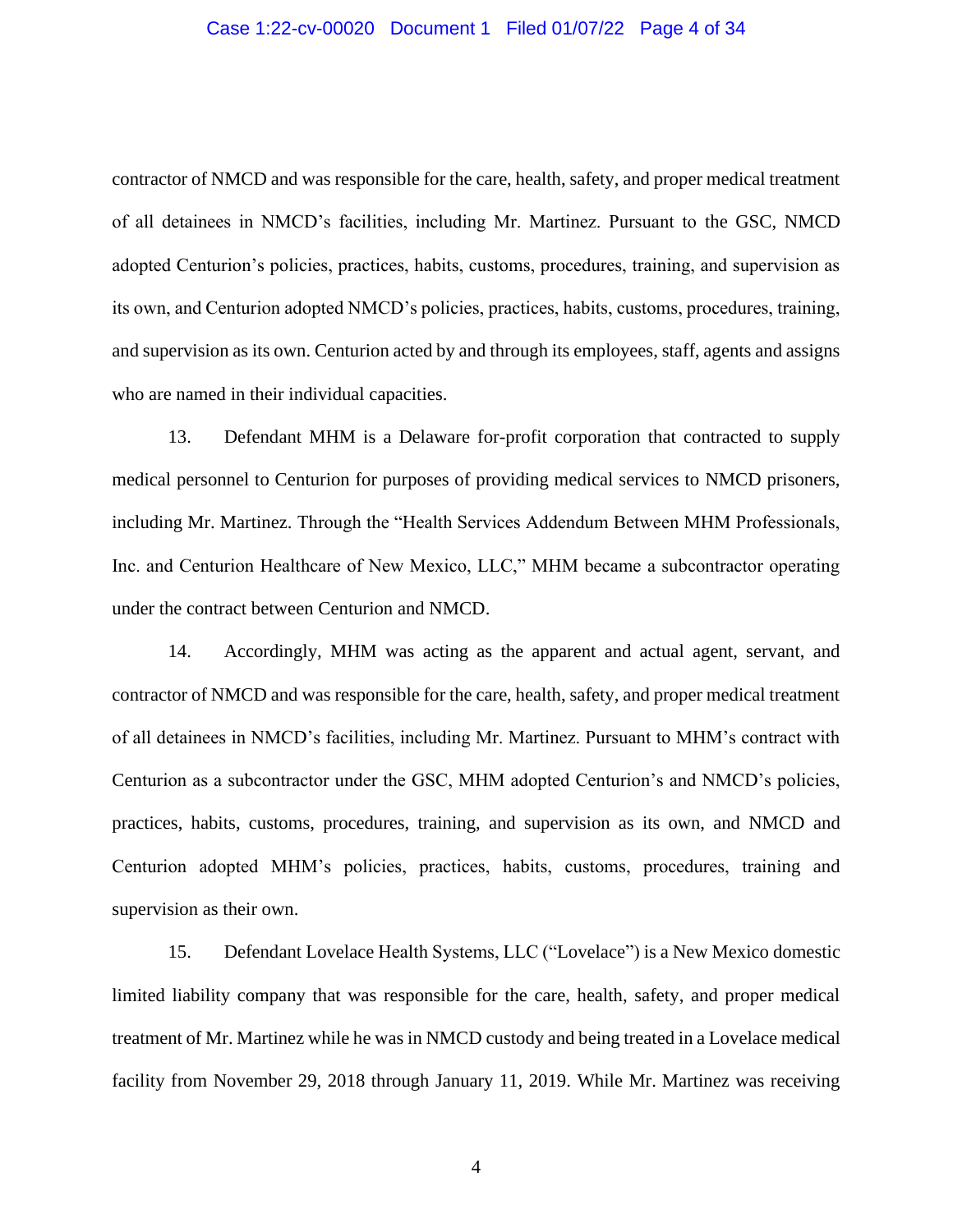## Case 1:22-cv-00020 Document 1 Filed 01/07/22 Page 5 of 34

medical treatment from Lovelace, Lovelace and its agents wielded authority over him that was delegated by the State. Accordingly, throughout this time, Lovelace was engaged in a joint activity with New Mexico State and its agents, and thereby acting under color of state law at all times relevant to this Complaint.

16. Upon information and belief, Lovelace was acting as a contractor for Centurion when it provided medical services to Mr. Martinez at all times relevant to this complaint. Accordingly, Lovelace was operating as a subcontractor operating under the contract between Centurion and NMCD. As a result, Lovelace was acting as the apparent and actual agent, servant, and contractor of NMCD and was responsible for the care, health, safety, and proper medical treatment of all NMCD detainees to whom it provided care, including Mr. Martinez. Pursuant to Lovelace's contract with Centurion as a subcontractor under the GSC, NMCD and Centurion adopted Lovelace's policies, practices, habits, customs, procedures, training and supervision as their own.

17. Defendant Dr. Gary French was an attending doctor for Mr. Martinez while he was in NMCD custody, and as such was acting within the scope of his employment as the apparent and actual agent, servant, and/or employee of Centurion and MHM. He was responsible for the care, health, safety, and proper medical treatment of Mr. Martinez. He is sued herein in his individual capacity.

18. Defendant Dr. Murray Young was a Centurion/NMCD regional medical director overseeing Mr. Martinez's region while he was in NMCD custody, and as such was responsible for the care, health, safety, and proper medical treatment of Mr. Martinez. He was an agent of Centurion and/or NMCD, acting within the scope of his employment at all times relevant to this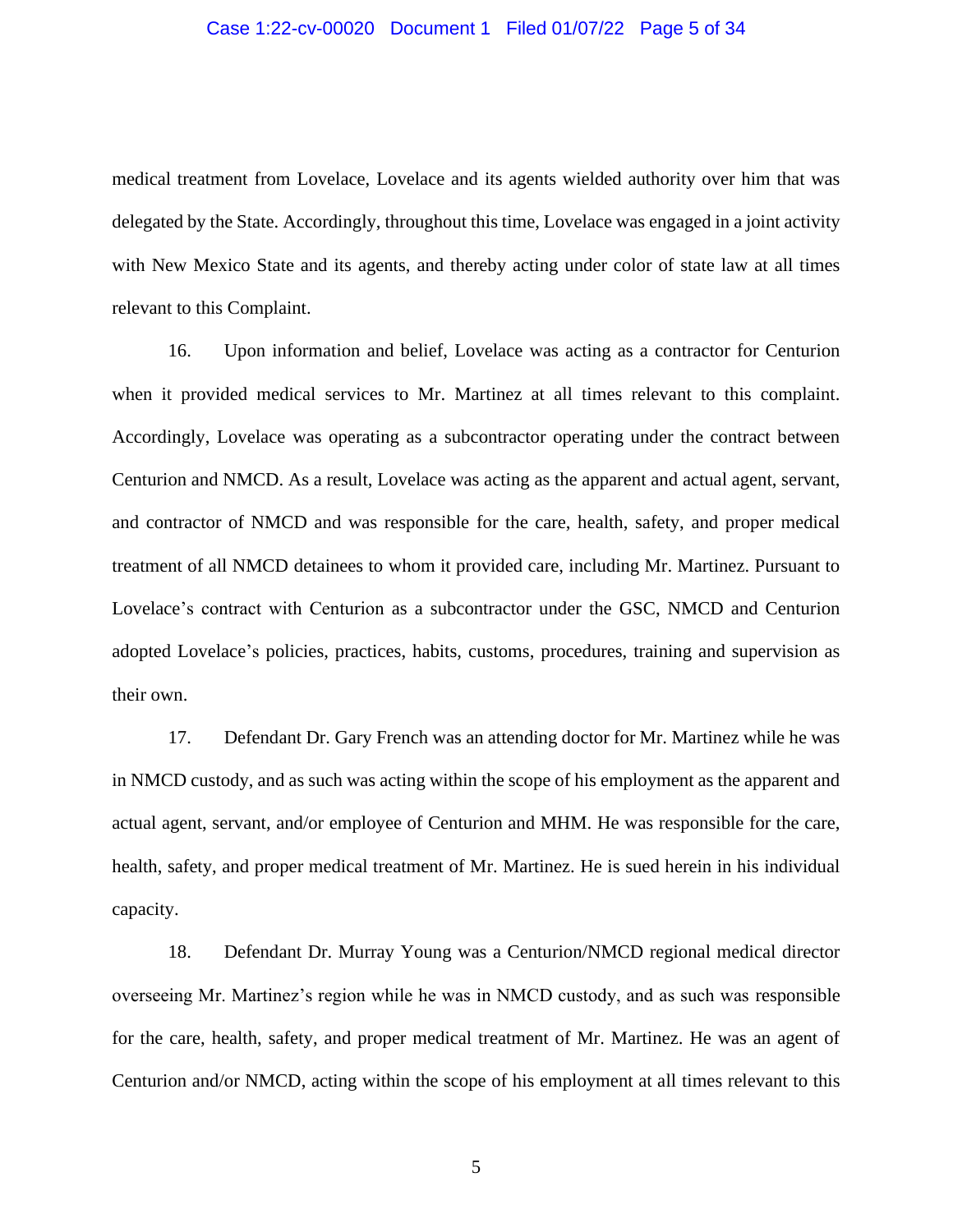# Case 1:22-cv-00020 Document 1 Filed 01/07/22 Page 6 of 34

lawsuit. He is sued herein in his individual capacity.

19. Defendant Dr. James Bradley was a Lovelace agent attending to Mr. Martinez while he was at Lovelace Medical Center and in NMCD custody, and as such was acting within the scope of his employment as an apparent and actual agent, servant, and/or employee of Lovelace. He was responsible for the care, health, safety, and proper medical treatment of Mr. Martinez. He is sued herein in his individual capacity.

20. Defendant Dr. Vesta Sandoval was the Lovelace Chief Medical Officer while Mr. Martinez was at Lovelace Medical Center and in NMCD custody, and as such was acting withing the scope of her employment as an apparent and actual agent, servant, and/or employee of Lovelace. She was responsible for the care, health, safety, and proper medical treatment of Mr. Martinez. She is sued herein in her individual capacity.

21. Defendant Vicki Bowers was part of the Lovelace risk management team while Mr. Martinez was at Lovelace Medical Center and in NMCD custody, and as such was acting within the scope of her employment as an apparent and actual agent, servant, and/or employee of Lovelace. She was responsible for the care, health, safety, and proper medical treatment of Mr. Martinez. She is sued herein in her individual capacity.

22. Defendant Physician's Assistant ("PA") Ellen Whittman was an attending physician's assistant for Mr. Martinez while he was in NMCD custody, and as such was acting within the scope of her employment as the apparent and actual agent, servant, and/or employee of Centurion and MHM. She was responsible for the care, health, safety, and proper medical treatment of Mr. Martinez. She is sued herein in her individual capacity.

23. Defendant Registered Nurse ("RN") Erin Forsberg was an attending nurse for Mr.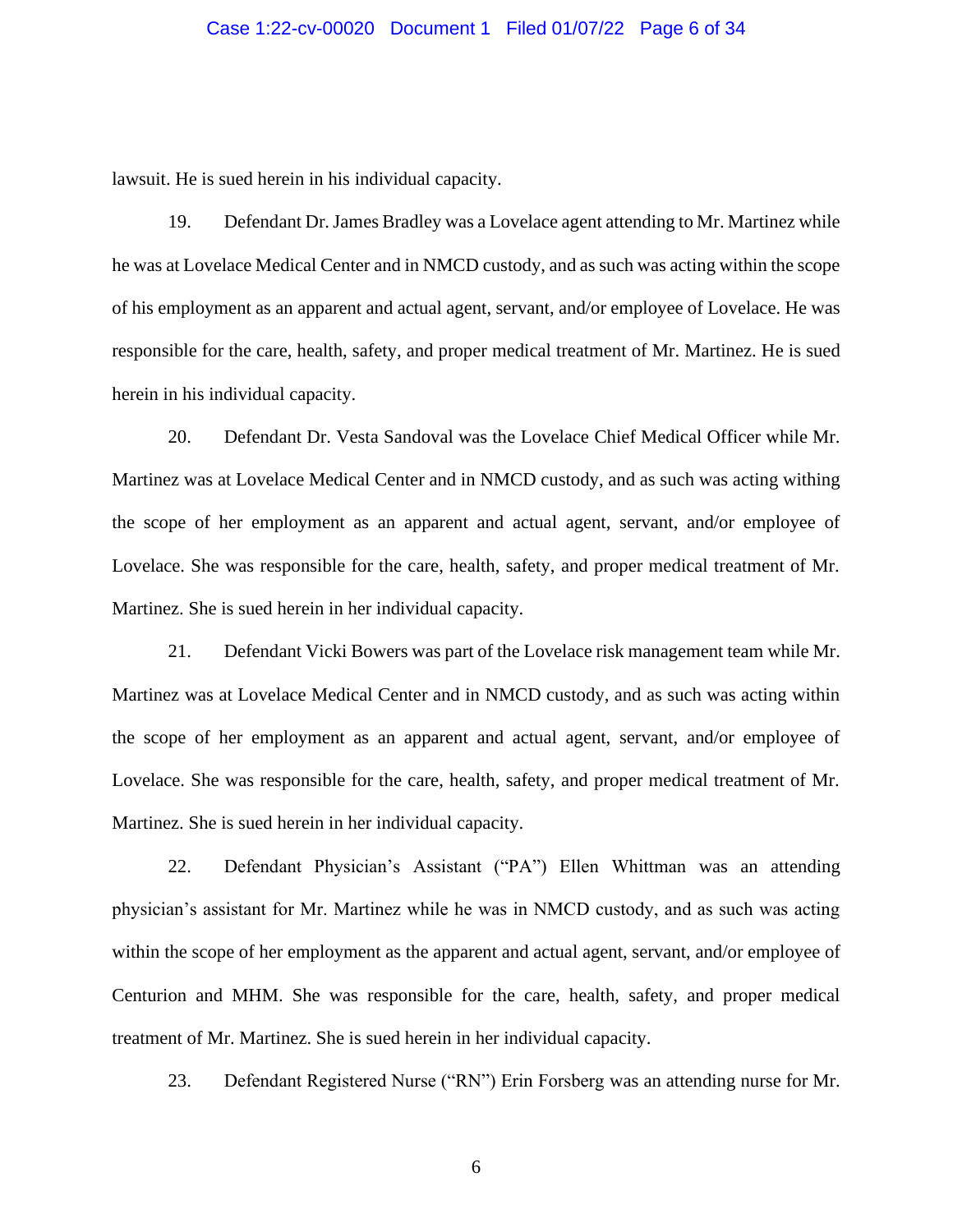## Case 1:22-cv-00020 Document 1 Filed 01/07/22 Page 7 of 34

Martinez while he was in NMCD custody, and as such was acting within the scope of her employment as the apparent and actual agent, servant, and/or employee of Centurion and MHM. She was responsible for the care, health, safety, and proper medical treatment of Mr. Martinez. She is sued herein in her individual capacity.

24. Doe Doctor One was an attending medical care provider for Mr. Martinez while he was in NMCD custody and was responsible for the care, health, safety, and proper medical treatment of Mr. Martinez. He/she was an agent of Centurion and MHM, acting within the scope of his/her employment at all times relevant to this lawsuit. He/she is sued herein in his/her individual capacity.

25. Doe Doctor Two ( $\bigotimes$ ) was an attending medical care provider for Mr. Martinez while he was in NMCD custody and was responsible for the care, health, safety, and proper medical treatment of Mr. Martinez. He/she was an agent of Centurion and MHM, acting within the scope of his/her employment at all times relevant to this lawsuit. He/she is sued herein in his/her individual capacity.

26. Defendant John Gay was the PNM Warden at all times relevant to this Complaint and was responsible for the care, health, safety, and proper medical treatment of Mr. Martinez. Upon information and belief, he was a decisionmaker responsible for training, supervision, and disciplining agents of the prison. He was an agent of NMCD, acting within the scope of his employment at all times relevant to this lawsuit. He is sued herein in his individual capacity.

27. Defendant David Selvage was the NMCD Health Services Administrator/Manager at all times relevant to this Complaint and was responsible for the care, health, safety, and proper medical treatment of Mr. Martinez. He was an agent of NMCD, acting within the scope of his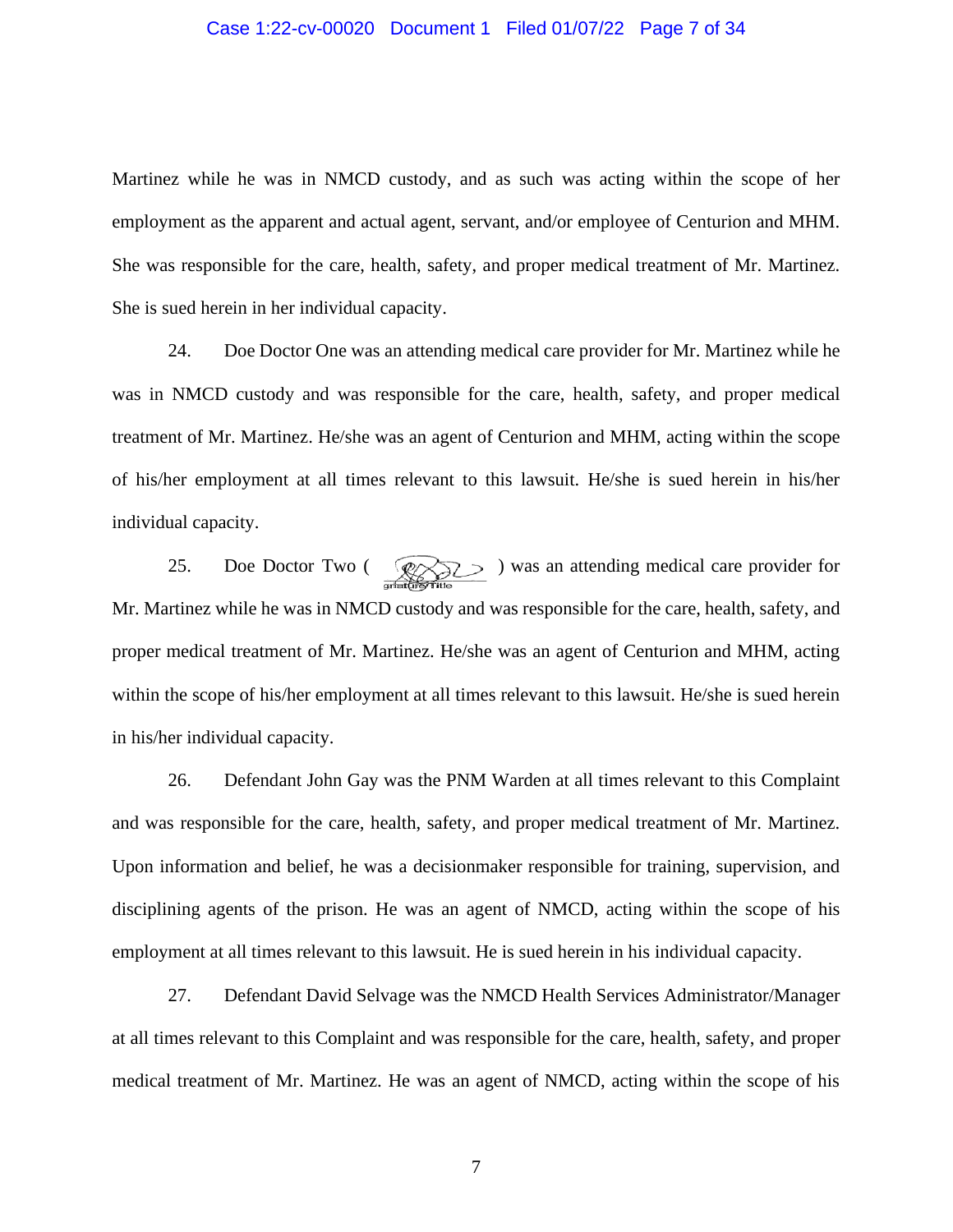#### Case 1:22-cv-00020 Document 1 Filed 01/07/22 Page 8 of 34

employment at all times relevant to this lawsuit. He is sued herein in his individual capacity.

28. Defendants CO Archuleta, CO Palomino, CO Abate, and CO Anthony Martinez were the four main day-shift pod officers assigned to the PNM L Pod in and around the months of September to December 2018. They were responsible for the care, health, safety, and proper medical treatment of Mr. Martinez. They were agents of NMCD, acting within the scope of their employment at all times relevant to this lawsuit. They are sued herein in their individual capacities.

29. Defendant CO Ortiz was one of two main day-shift control officers assigned to the PNM L Pod in and around the months of September to December 2018. He was responsible for the care, health, safety, and proper medical treatment of Mr. Martinez. He was an agent of NMCD, acting within the scope of his employment at all times relevant to this lawsuit. He is sued herein in his individual capacity.

30. Defendant Day Shift L Pod Control Officer was one of two main day-shift control officers assigned to the PNM L Pod in and around the months of September to December 2018. He/she was responsible for the care, health, safety, and proper medical treatment of Mr. Martinez. He/she was an agent of NMCD, acting within the scope of his/her employment at all times relevant to this lawsuit. He/she is sued herein in his/her individual capacity.

31. At all times relevant to this Complaint, each of the abovenamed Defendants was an employee and/or agent of a New Mexico state-run entity or a private medical service responsible for treating State prisoners, a task which was ultimately the responsibility of the State. Accordingly, all Defendants were acting under color of state law at all relevant times.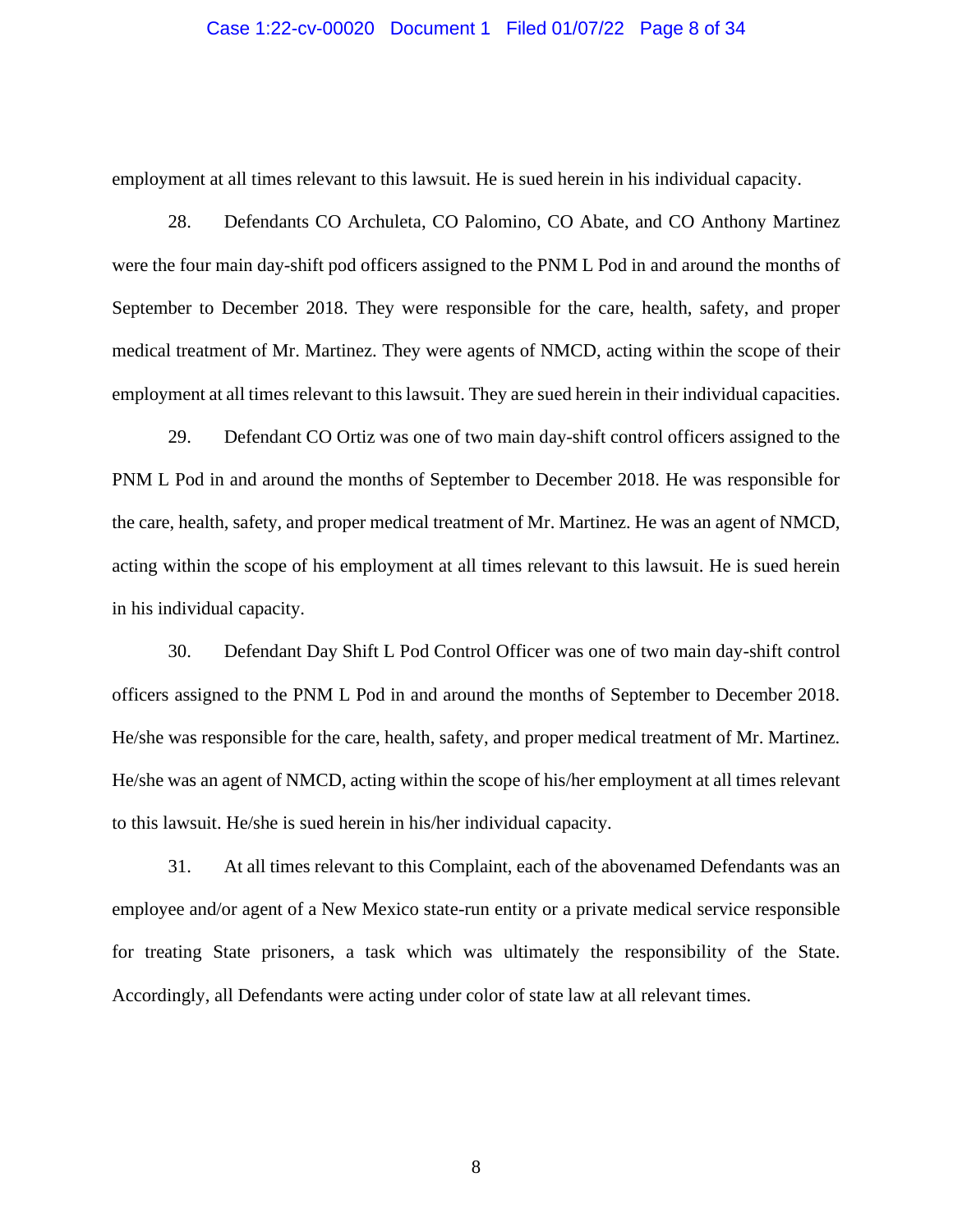# **FACTUAL BACKGROUND**

# **I. MR. MARTINEZ DISPLAYED AND COMPLAINED OF SEVERE PAIN FOR NEARLY THREE MONTHS BEFORE FINALLY BEING TRANSFERRED TO A HOSPITAL, WHERE HE SUBSEQUENTLY DIED.**

32. At the time that Mr. Martinez began complaining of his medical injuries, he was 39 years old and imprisoned by NMCD at PNM in Santa Fe, New Mexico.

33. On September 11, 2018, Mr. Martinez submitted a health services request form, complaining to Centurion medical staff of intense heartburn that kept him up at night and was not improved by over-the-counter antacids. He requested stronger medication. (Ex. 1 at 5). A Centurion nurse reviewed this form and, upon information and belief, scheduled Mr. Martinez to be seen by medical staff the next day. (*Id.*).

34. On September 12, 2018, Mr. Martinez was seen by Doe Doctor One, who diagnosed Mr. Martinez as merely experiencing heartburn and, upon information and belief, provided no physical examination, diagnostic testing, or additional treatment. (*Id.* at 4).

35. On September 20 and 23, 2018, Mr. Martinez submitted two additional health services request forms expressing concern about his "heart burn or ulcer" that is "horrible, hurts & doesn't let [him] sleep" and which was "getting worse." (*Id.* at 2-3).

36. In response, Doe Doctor Two ( $\bigotimes_{\text{order}}$ ) scheduled Mr. Martinez for a medical appointment with a physician's assistant on October 8, 2018—delaying Mr. Martinez's medical evaluation and treatment for 18 days despite having knowledge that Mr. Martinez's chest pain was severe and that over-the-counter antacids were ineffective. (*Id.* at 3).

37. Also in response, RN Erin Forsberg ( $\mathcal{B}$ RN) merely gave Mr. Martinez Tums on September 25, 2018 and did nothing to expedite his appointment with a physician despite knowing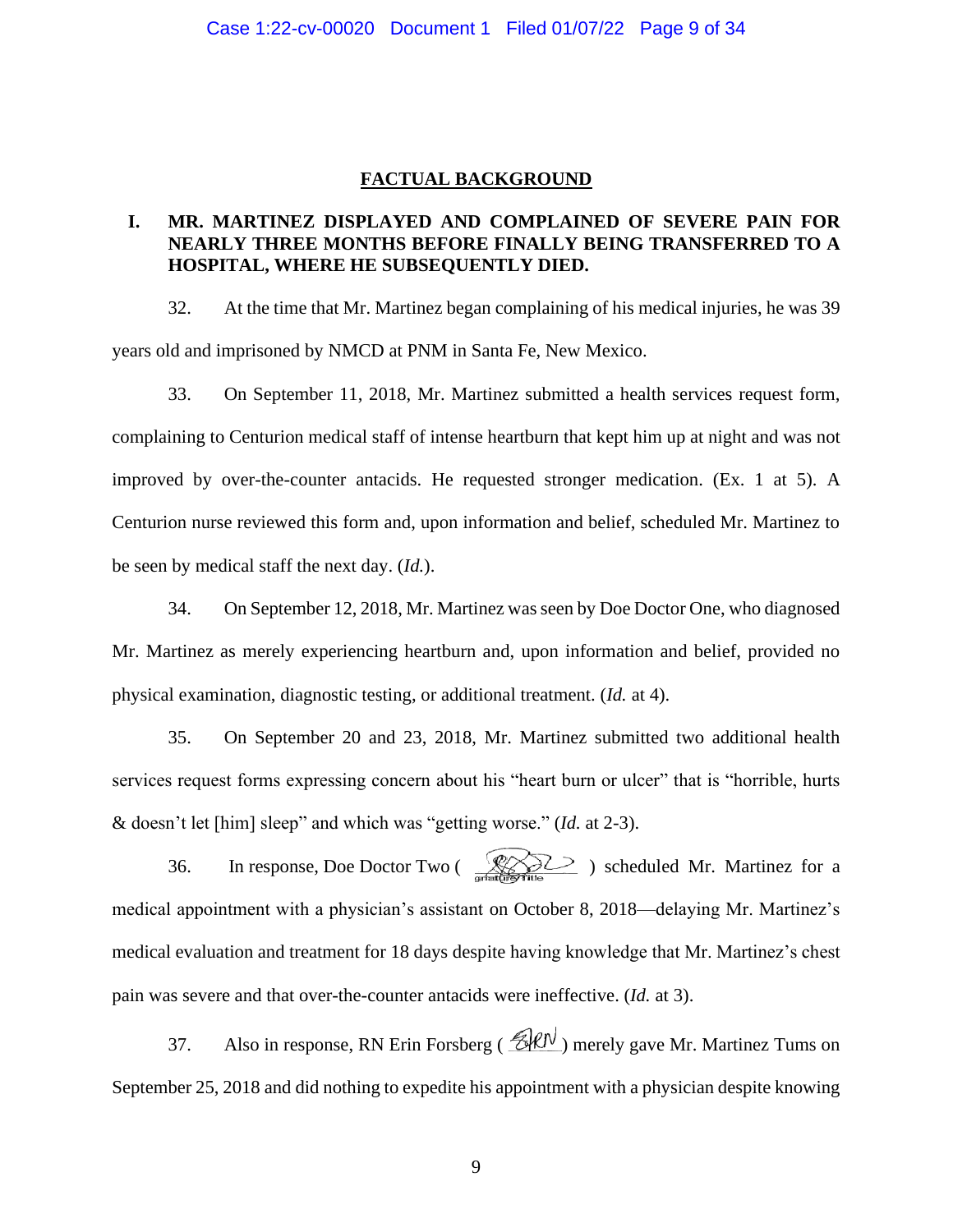## Case 1:22-cv-00020 Document 1 Filed 01/07/22 Page 10 of 34

that Mr. Martinez's chest pain was worsening and so severe that he could not sleep. (*Id.* at 2).

38. During this time, Mr. Martinez's physical condition was noticeably and rapidly deteriorating. He became very thin in only a matter of weeks, and he stopped exercising in the yard, which was his usual daily activity. Prior to his medical injuries, he had always been extremely physically fit and muscular, so his rapid deterioration was even more noticeable.

39. Upon information and belief, Defendants CO Archuleta, CO Palomino, CO Abate, CO Anthony Martinez, CO Ortiz, and Defendant Day Shift L Pod Control Officer (together, "Prison Defendants") all observed Mr. Martinez's rapidly deteriorating condition beginning in September 2018 at the latest, but they did nothing to ensure that Mr. Martinez was given a proper medical evaluation in a timely manner. Upon information and belief, none of them requested that Mr. Martinez be evaluated by prison medical staff despite his apparent serious pain and deterioration.

40. Upon information and belief, Defendants CO Archuleta, CO Palomino, CO Abate, and CO Anthony Martinez were all day-shift pod officers who conducted daily "rounds" of Mr. Martinez's cell three times a day between 6:00 AM and 4:30 PM from September through December 2018. They each saw Mr. Martinez in his cell and in the day room during "Tier Time" (Day Room "free" time) at least once during each of their shifts. They were also required to pat down Mr. Martinez each day when he left his cell for Tier Time. So, they were each on notice of his visibly ill state and witnessed his rapid deterioration during each of their work shifts.

41. Upon information and belief, Defendant CO Ortiz and Defendant Day Shift L Pod Control Officer were both day-shift control officers who oversaw Mr. Martinez's cell from September through December 2018. Upon information and belief, they observed Mr. Martinez in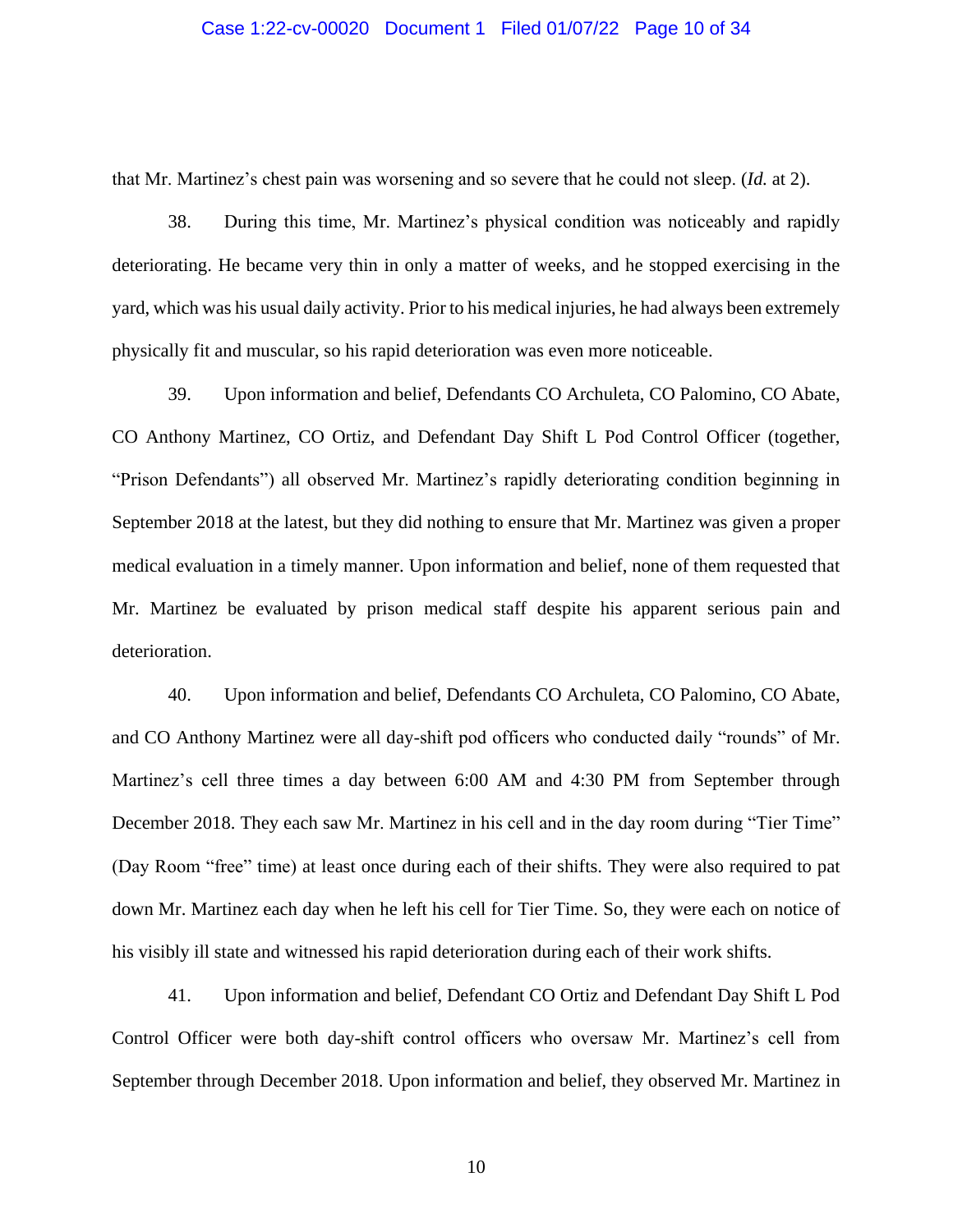# Case 1:22-cv-00020 Document 1 Filed 01/07/22 Page 11 of 34

his cell and in the Day Room during each of their shifts through high-resolution surveillance cameras, so they were also both on notice of his visibly ill state and witnessed his rapid deterioration during each of their work shifts.

42. On September 26, 2018, Doe Doctor Two discussed Mr. Martinez's worsening, severe chest pain and medical condition with Defendant PA Ellen Whittman. (*Id.* at 1). Yet, upon information and belief, nothing was done to expedite Mr. Martinez's medical appointment, and he was provided with no medical care or further evaluation at the time. (*Id.*).

43. On October 8, 2018, when Mr. Martinez was finally able to see a physician, Defendant Whittman merely diagnosed him with "indigestion" and continued to provide him with the same over-the-counter antacids that, upon information and belief, she knew had been ineffective. (Ex. 2).

44. Upon information and belief, from October 8, 2018 to November 25, 2018, Mr. Martinez received no medical attention despite his worsening condition and repeated pleas for medical assistance to alleviate his severe chest pain.<sup>1</sup>

45. Around the end of October 2018, Mr. Martinez began to physically deteriorate even more rapidly. His severe illness became extremely apparent, as his face was pale, his cheeks were dramatically sunken in, and he lost almost all of his body mass. He appeared very physically weak, a dramatic shift from his muscular appearance just a few months prior.

46. Beginning in mid-November 2018, Mr. Martinez stopped eating all or most of his meals. Around November 23, 2018, he began regurgitating all fluids and foods that he attempted

<sup>1</sup> Plaintiff requested Mr. Martinez's entire medical record from NMCD and Centurion, and she received no medical records for this time period—a fact which is particularly alarming given that the missing records encompass the 6-7 week time period immediately preceding Mr. Martinez's hospitalization due to life-threatening injuries.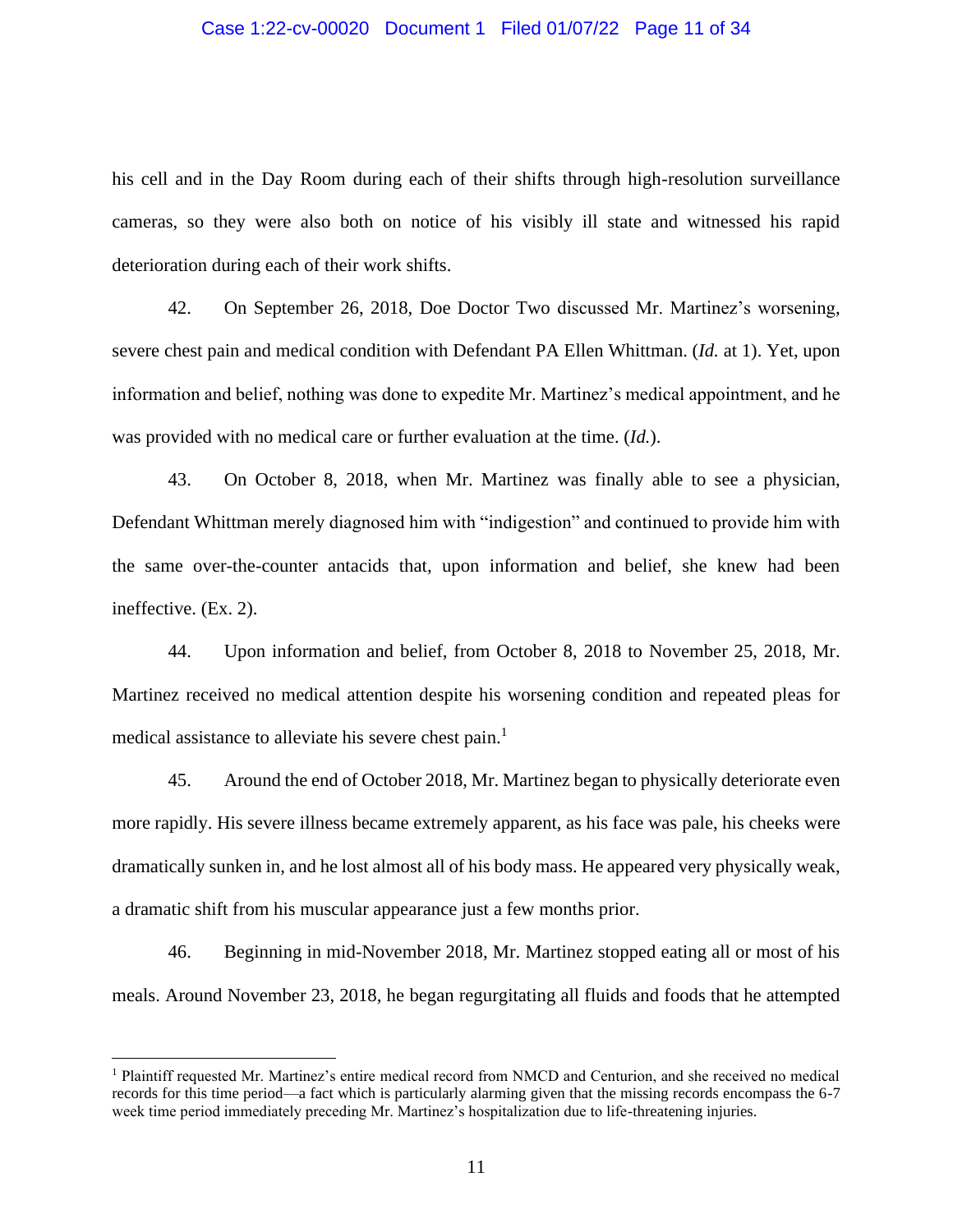# Case 1:22-cv-00020 Document 1 Filed 01/07/22 Page 12 of 34

to consume. Upon information and belief, the smell and sight of his vomit and rotting meals remained in his cell during the last week of November 2018. Mr. Martinez also stopped leaving his cell and would no longer socialize in the yard or the Day Room.

47. Upon information and belief, throughout this time, the Prison Defendants were aware of Mr. Martinez's poor physical state through witnessing this physical deterioration and seeing and/or smelling his vomit and the rotting, uneaten food in his cell.

48. Throughout this time, Defendants Centurion, MHM, Whittman, Forsberg, and Doe Doctors One and Two (together, "Defendant Medical Providers") each knew that Mr. Martinez was suffering from excruciating and worsening chest pain that was not ameliorated by antacids, and which he thought might be an ulcer. Yet, none of these Defendants took steps to ensure that Mr. Martinez received a proper and timely medical evaluation, diagnosis, and/or treatment.

49. Upon information and belief, during the last week of November 2018, Mr. Martinez's cell neighbor, Johnathan Sanchez, submitted a health services request form on Mr. Martinez's behalf because he was so worried about Mr. Martinez's poor health.

50. On November 25, 2018, Mr. Martinez submitted another health services request form stating that he was "very weak," "very ill," and had not been able to ingest liquid or food for a few days without regurgitating it. (Ex. 3 at 5). He expressed that he "[n]eed[ed] medical attention A.S.A.P." (*Id.*).

51. A day later, Mr. Martinez fainted in his housing unit. At the time, he was not able to stand up on his own and had to be carried by fellow prisoners. Only then did Defendant Forsberg transfer Mr. Martinez to the medical unit, emphasizing that he was in "urgent" need of medical attention by that time. (*Id.*).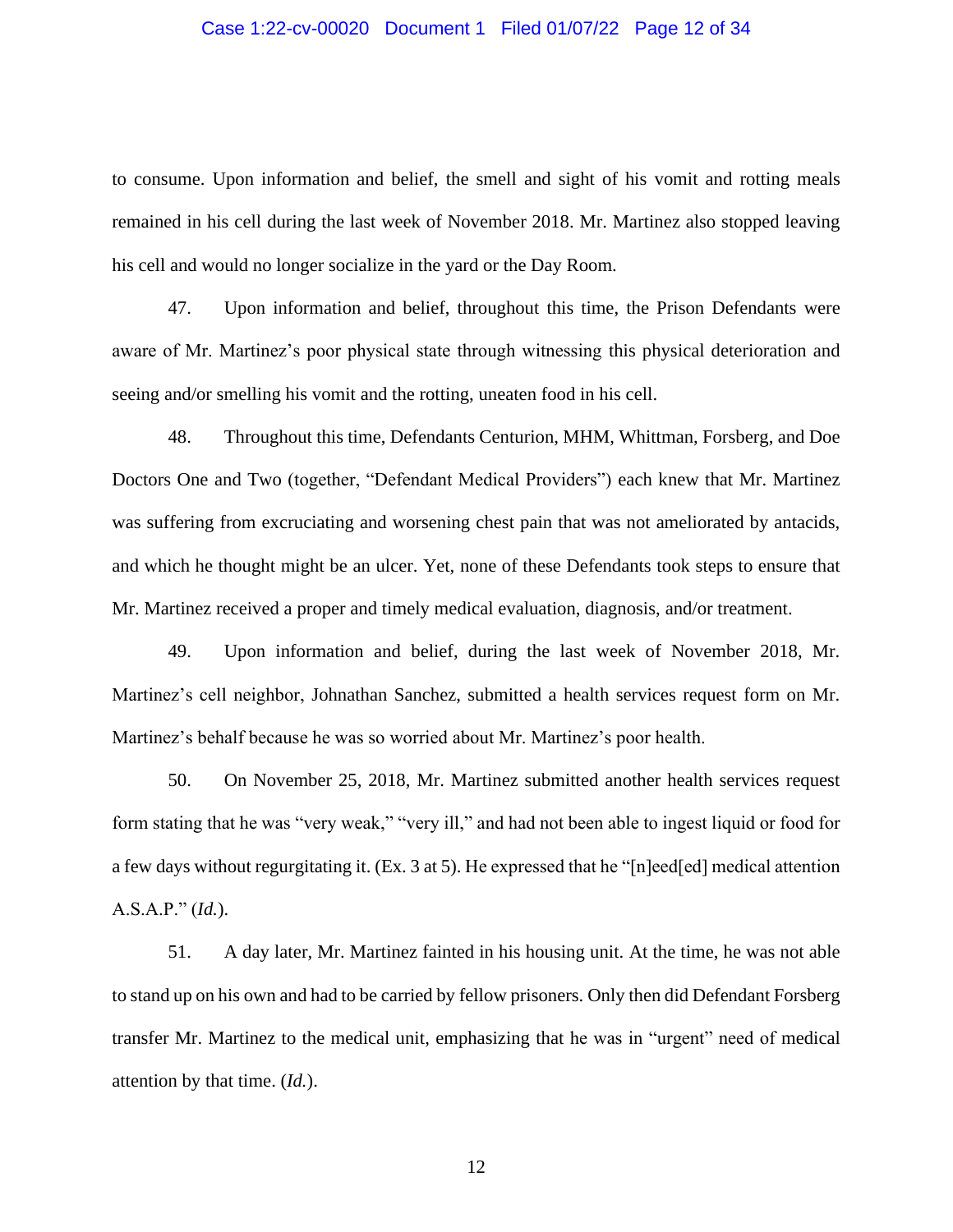## Case 1:22-cv-00020 Document 1 Filed 01/07/22 Page 13 of 34

52. While in the medical unit, Defendant Forsberg attended to Mr. Martinez. (*Id.* at 3- 4). She noted that he had been vomiting large amounts of yellow liquid for two days and had not eaten since Thanksgiving (four days prior). (*Id.* at 4). He had lost five pounds in two days and had a temperature of 99.1 degrees. (*Id.*). She also noted that he appeared "weak," "very pale/yellow," and had "small circular mark along the veins on both left and right arm." (*Id.*).

53. Upon information and belief, Defendant Forsberg informed Defendant Dr. Gary French ( $\sqrt{q}$ ) of Mr. Martinez's above medical condition, and Mr. Martinez was then held in the medical unit for further observation. (*Id.*). At the time, upon information and belief, Mr. Martinez was given insufficient medical examinations and treatment. (Ex. 3-4).

54. On November 27, 2018, Defendant Forsberg noted that Mr. Martinez was walking very slowly, "still unable to eat or keep fluids down" and was complaining of a "massive headache" and "blurry vision in [his] right eye." (Ex. 3 at 2). She noted that his right eye was "cloudy," "inflamed and red." (*Id.*). She spoke with Defendant French over the phone and, upon information and belief, informed him of Mr. Martinez's condition. (*Id.*).

55. As a result of Mr. Martinez's nausea, "high fever, back pain and headache" and other symptoms, Defendant French sent him to the emergency room of Christus St. Vincent Regional Medical Center ("St. Vincent") in an ambulance. (*Id.* at 1).

56. Upon information and belief, in light of Mr. Martinez's symptoms and the evidence of his possible intravenous drug use, Defendant Medical Providers should have suspected a possible diagnosis of infective endocarditis near the onset of Mr. Martinez's symptoms in September 2018 and referred Mr. Martinez to an off-site medical provider for further evaluation at that time, especially considering the fact that infective endocarditis carries a high risk of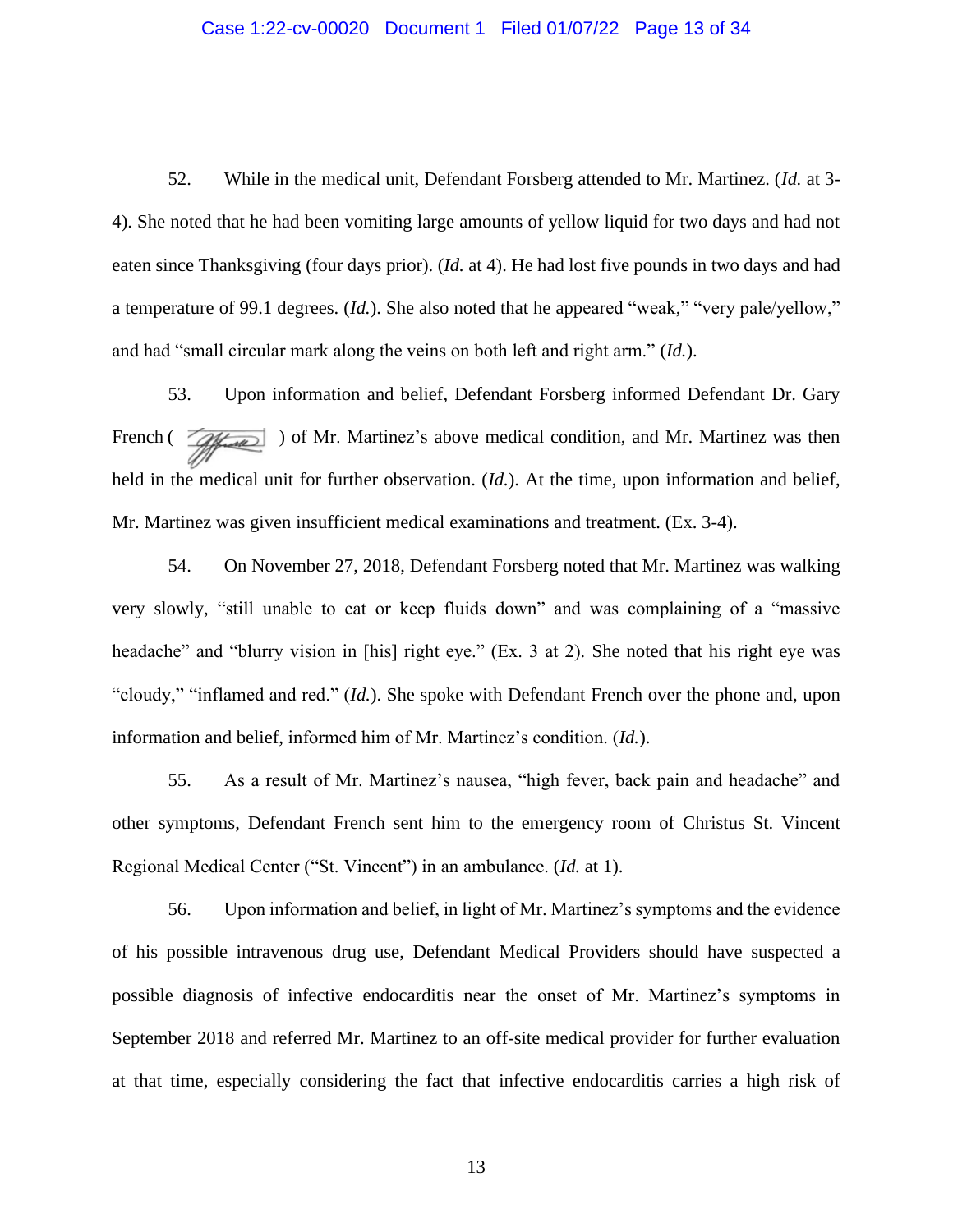mortality.

57. However, Mr. Martinez was not transferred to an off-site medical provider until 77 days after his initial complaints of severe chest pain. Such a delay in the face of Mr. Martinez's debilitating condition and severe pain constitutes deliberate indifference to Mr. Martinez's serious medical needs—an indifference that ultimately caused Mr. Martinez's death.

# **II. AFTER RECEIVING WEEKS OF CRITICAL CARE, MR. MARTINEZ WAS UNLAWFULLY WITHDRAWN FROM MEDICAL CARE AND PASSED AWAY DUE TO HIS SEVERE INFECTION.**

58. When Mr. Martinez arrived at St. Vincent's emergency room, he was in "critical" condition, "acute distress," and "[t]oxic appearing." (Ex. 5 at 3, 7, 12). His pain was "sharp and throbbing, 10/10," and he had been experiencing "constant severe symptoms" for at least 5-6 days. (*Id.* at 7).

59. Notably, NMCD and/or Centurion/MHM personnel had informed St. Vincent that they had been "concern[ed] for sepsis." (*Id.* at 7).

60. After some initial testing, Mr. Martinez was given an emergency blood transfusion, admitted into the intensive care unit for further assessment, and subsequently transferred to Lovelace Medical Center to undergo cardiothoracic (heart) surgery. (*Id.* at 3, 8).

61. While at St. Vincent, he was diagnosed with, *inter alia*, acute bacterial endocarditis (infection of the inner layer of the heart); acute aortic regurgitation (leaking heart chamber); severe thrombocytopenia (low blood platelet count); and severe sepsis (life-threatening, overwhelming infection). (*Id.* at 3).

62. St. Vincent doctors noted that "[c]ritical care was necessary to treat or prevent imminent or life-threatening deterioration" that could be caused by the following conditions: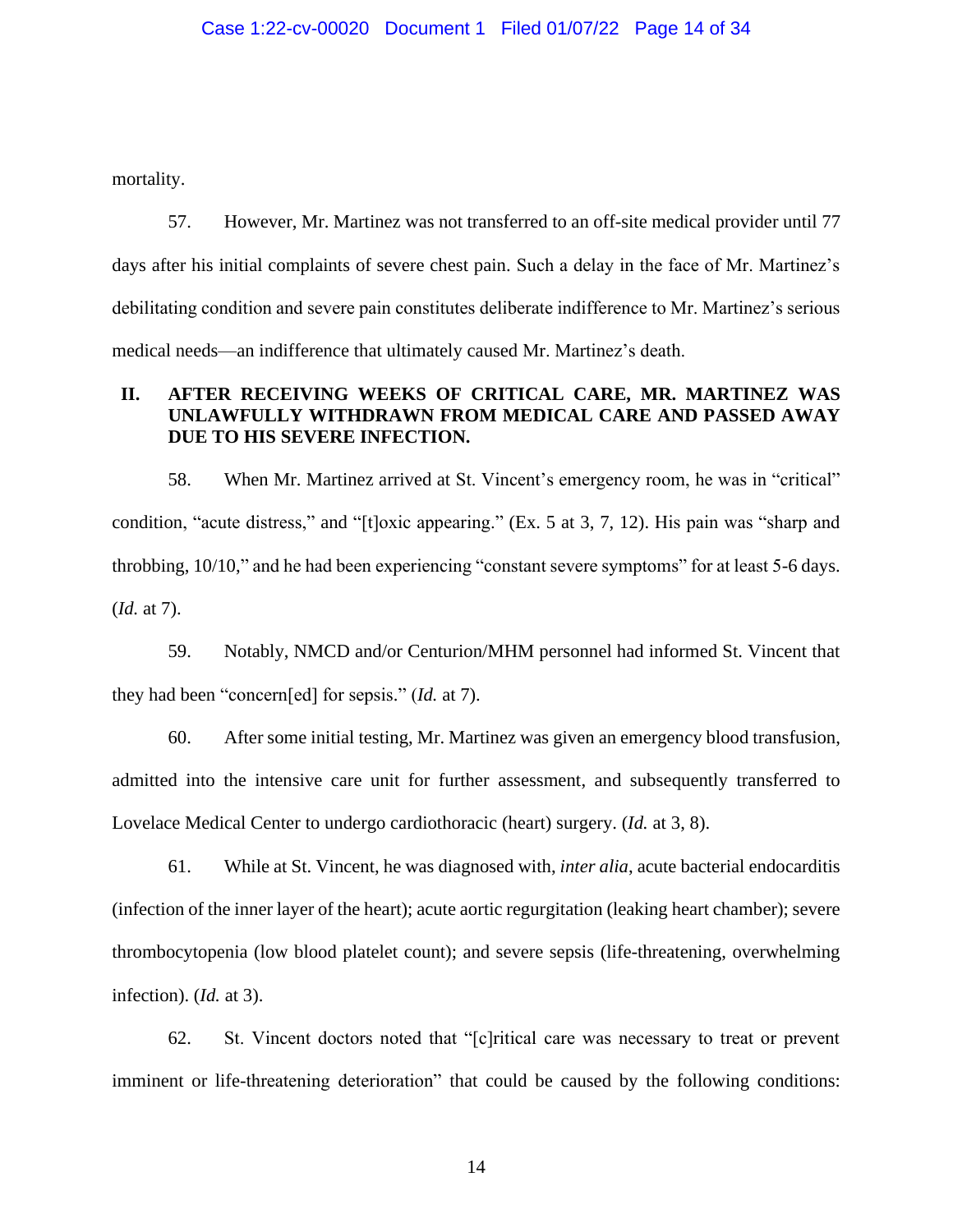## Case 1:22-cv-00020 Document 1 Filed 01/07/22 Page 15 of 34

sepsis, acute encephalopathy (brain damage due to infection in the blood), and meningitis (swelling of brain's protective membranes due to infection). (*Id.* at 12).

63. From November 29, 2018 until his death on January 11, 2019, Mr. Martinez remained at Lovelace Medical Center under the constant care and evaluation of Lovelace medical providers.

64. On December 14, 2018, Mr. Martinez began coughing up blood throughout the night, and nurses noted his worsening condition. (Ex. 6). His blood pressure dropped rapidly, blood was "gushing out" of his breathing tube, and a "crash cart" was brought into his room in anticipation that he would require emergency resuscitation. (*Id.*).

65. Mr. Martinez's condition continued to worsen. By January 8, 2019, he had been diagnosed with acute respiratory failure, severe sepsis and septic shock, and acute bacterial endocarditis, among many other injuries. (Ex. 7). He was evaluated as being "in eminent risk of significant decompensation as he [was] still in shock with renal and respiratory failure." (*Id.* at 2). It was ordered that he be "monitored very closely throughout the day." (*Id.*).

66. On January 11, 2019, Lovelace medical providers, including Defendant Dr. James Bradley, spoke with Defendant Dr. Murray Young, a Centurion/NMCD regional medical director; Defendant John Gay, the PNM Warden; and Defendant David Selvage, NMCD Health Services Administrator/Manager, about whether to remove Mr. Martinez from life support devices and care. (Ex. 8).

67. Without consulting Mr. Martinez's family, who were visiting him in the hospital daily at the time, Defendants Young, Gay, and Selvage unlawfully directed Lovelace medical providers to end Mr. Martinez's life by removing him from life support. (*Id.*).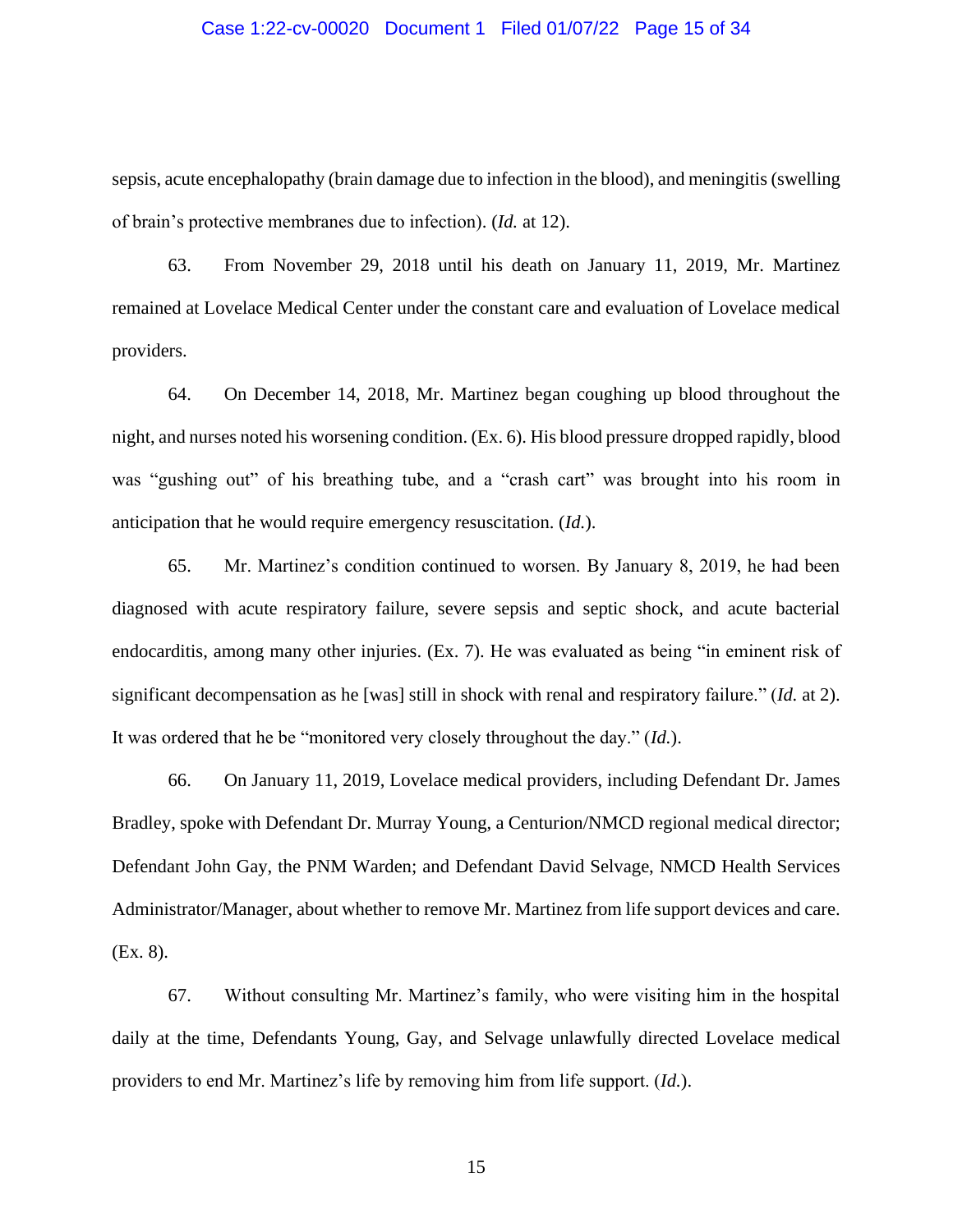# Case 1:22-cv-00020 Document 1 Filed 01/07/22 Page 16 of 34

68. In response, Defendant Bradley consulted with other Lovelace agents—including Defendant Dr. Vesta Sandoval, the Lovelace Chief Medical Officer, and Defendant Vicki Bowers from the Lovelace risk management team—about whether to remove Mr. Martinez from life support devices and care. (*Id.*).

69. Subsequently, Defendant Bowers spoke with Defendants Young, Gay, and Selvage to confirm that Mr. Martinez would be removed from life sustaining medical devices and care. (*Id.*). "Everyone [was] in agreement with comfort measures and withdrawal of care" at that time. (*Id.*).

70. However, none of the Defendants involved in this decision had consulted with Mr. Martinez or his lawful surrogate, agent, and/or guardian when reaching this decision. Upon information and belief, each of the Defendants involved in this decision knew that Mr. Martinez's family had not been consulted about the decision.

71. Without having lawful informed consent from either Mr. Martinez or a lawful surrogate, agent, and/or guardian, Defendants Lovelace, Bradley, Sandoval, and Bowers all agreed to remove Mr. Martinez from life sustaining medical care based on the improper direction of Defendants Centurion, MHM, Young, Gay, and Selvage.

72. Accordingly, Defendants Centurion, MHM, Lovelace, Young, Gay, Selvage, Bradley, Sandoval and Bowers all violated State law regarding informed consent, as none of the individuals consulted had the authority to authorize Lovelace medical staff to remove Mr. Martinez from life support measures and end his life. *See* NMSA § 24-7A-5 (outlining the priority of individuals who may act as surrogate healthcare decision-makers on behalf of patients who are incapacitated and who have not appointed an agent or guardian to make such decisions for them).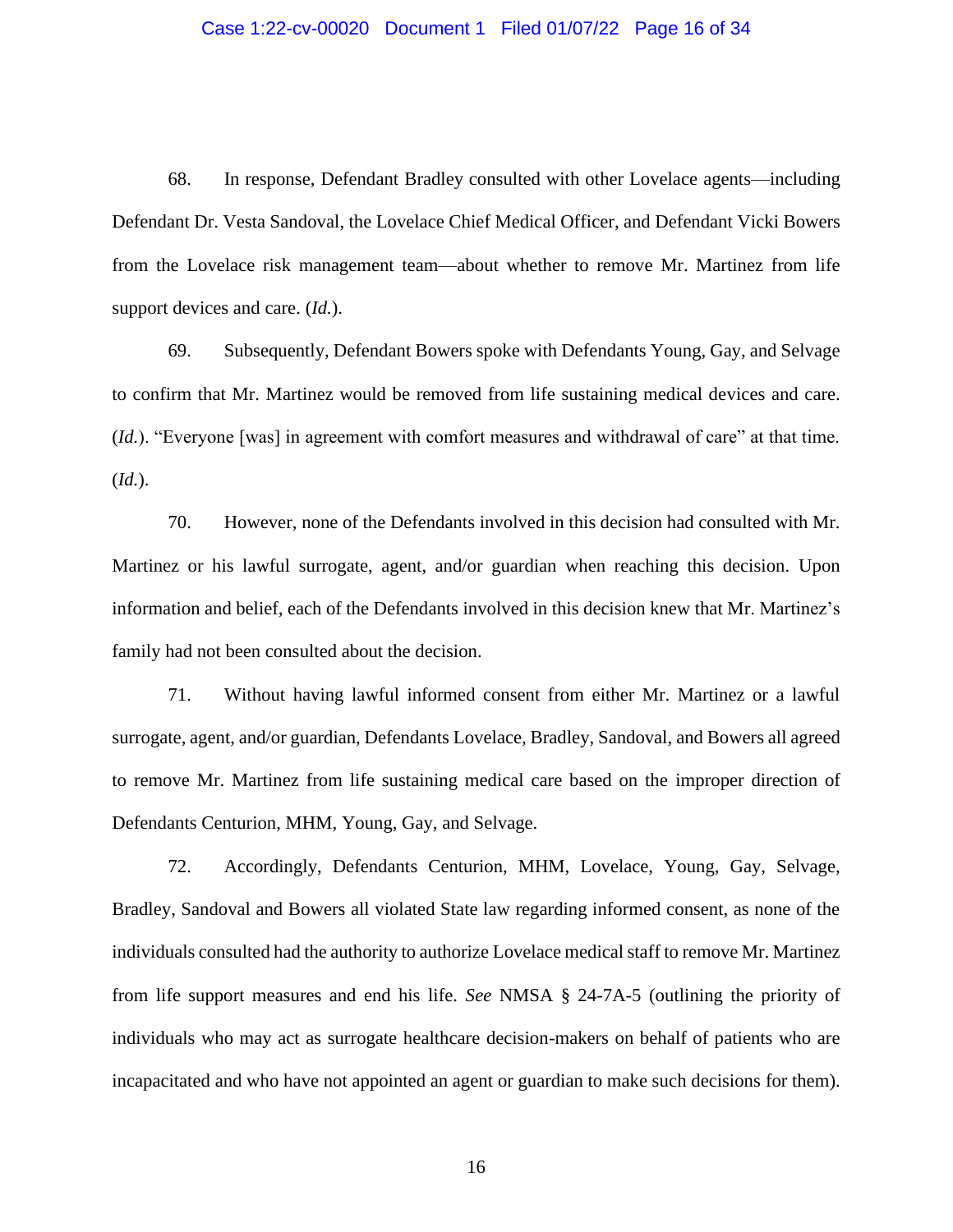# Case 1:22-cv-00020 Document 1 Filed 01/07/22 Page 17 of 34

73. Even worse, Mr. Martinez's family was vehemently opposed to removing Mr. Martinez from life support measures at the time. (Ex. 11 at 2). Yet, Mr. Martinez's family was not consulted about arguably the most important medical decision of his life. Defendants unlawfully stripped Mr. Martinez's family of their right to make that decision.

74. Moving forward, instead of providing Mr. Martinez with medical care, Lovelace merely provided him with "comfort measures" to ease him into death during the final hours of his life. (*Id.*). Lovelace medical staff had essentially deemed him incurable.

75. At 5:18pm on January 11, 2019, Mr. Martinez passed away. (Ex. 9). According to the Lovelace death report, his primary cause of death was "cerebral herniation" (displacement of brain tissue due to brain swelling and/or bleeding). (*Id.*). And according to the autopsy report, the primary cause of death was "aortic and mitral valve endocarditis." (Ex. 10).

# **III. CENTURION DEMONSTRATED A PERSISTENT AND WIDESPREAD PATTERN AND PRACTICE OF FAILING TO MEET THE STANDARDS OF CARE IN TREATING PATIENTS IN THE MEDICAL UNIT, EFFECTIVELY DENYING THEM MEDICAL CARE, AND THIS PRACTICE CAUSED MR. MARTINEZ'S INJURIES.**

76. Centurion maintained various widespread patterns and practices which violated Mr. Martinez's constitutional rights and contributed to his untimely death, including: (1) failing to report, diagnose, and properly examine and treat prisoners with serious medical and/or mental health conditions; (2) delaying or denying patient referrals to necessary emergency or other offsite medical services; (3) severely understaffing its medical and mental health facilities; (4) failing to provide adequate medical documentation or communicate changes in patient conditions to the appropriate correctional officers and/or medical or mental health staff; and (5) failing adequately to train and supervise its employees and agents on procedures necessary to protect patients' health.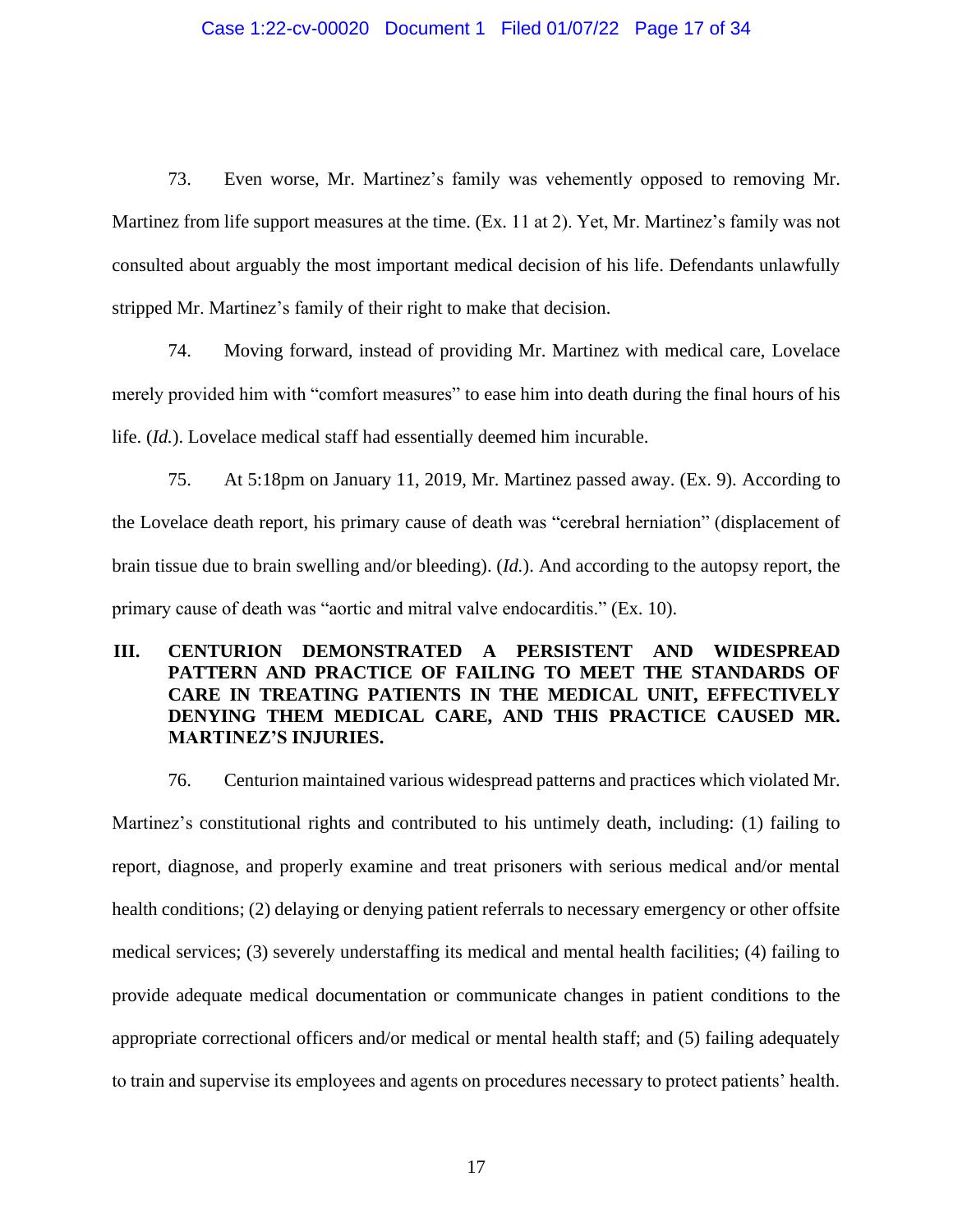# Case 1:22-cv-00020 Document 1 Filed 01/07/22 Page 18 of 34

77. In essence, Centurion's medical care of NMCD prisoners effectively amounted to no medical care at all. *Kikumura v. Osagie*, 461 F.3d 1269, 1295 (10th Cir 2006) (finding sufficient deliberate indifference allegations where "the medical treatment [plaintiff] received was merely a façade . . . [and] so cursory as to amount to no treatment at all") (internal cites and quotes omitted); *Ramos v. Lamm*, 639 F.2d 559, 575 (10th Cir. 1980) ("[D]eliberate indifference to inmates' health needs may be shown by . . . proving there are such systemic and gross deficiencies in staffing, facilities, equipment, or procedures that the inmate population is effectively denied access to adequate medical care.").

- A. Centurion had a pattern and practice of failing to report, diagnose, and treat warning signs of serious medical and mental health conditions, and of delaying or denying patients access to critical off-site medical services, which were contributing factors to Mr. Martinez's injuries.
- 78. Centurion failed to report, diagnose, and treat the warning signs of serious

conditions for many other patients in circumstances similar to those of Mr. Martinez. For example:

- In *Jerry Sisneros v. Centurion et al.*, No. D-101-CV-2019-00598 (N.M. 1st Dist. Ct.), Centurion failed to timely report, diagnose, and treat signs of diskitis and osteomyelitis, which resulted in the patient's needlessly extended suffering and over a month of avoidable off-site care.
- In *Gerald Wilson v. Centurion et al.*, No. D-101-CV-2019-00691 (N.M. 1st Dist. Ct.), Centurion failed to timely report, diagnose, and treat signs of discitis and osteomyelitis, which resulted in the patient developing severe sepsis and lifelong spinal disabilities, and being hospitalized for 35 days.
- In *George Yribe v. Centurion et al.*, No. D-101-CV-2019-00633 (N.M. 1st Dist. Ct.), Centurion failed to timely report, diagnose, and treat signs of diskitis and osteomyelitis, which resulted in the patient developing serious and permanent injury.
- In *George Parra v. Centurion et al.*, No. D-101-CV-2018-01188 (N.M. 1st Dist. Ct.), Centurion failed to timely report, diagnose, and treat signs of advanced muscular dystrophy and severe spinal infection, which resulted in the patient being sent to the emergency room.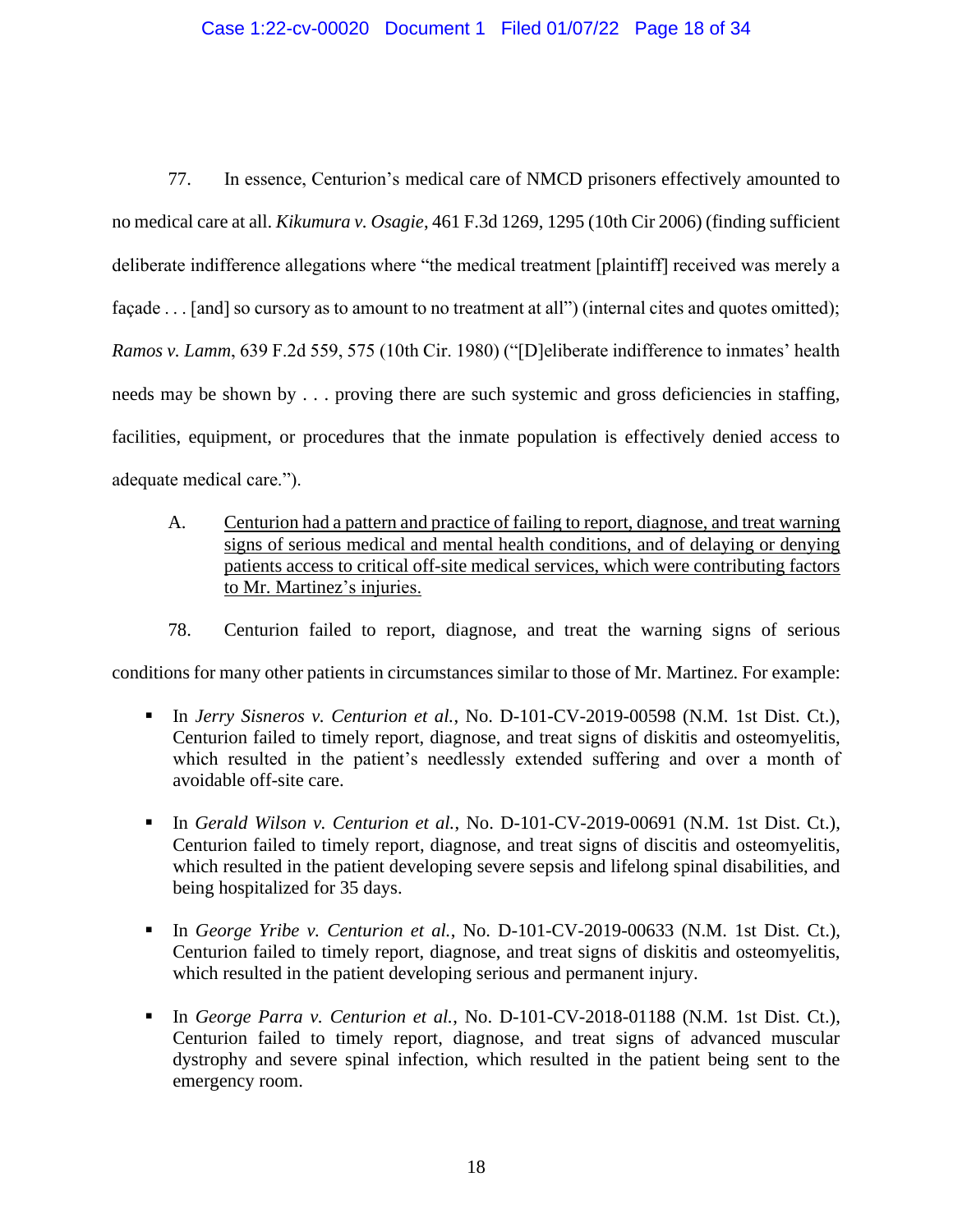- In *Dominick Mora-Solis v. Centurion et al.*, No. D-101-CV-2019-00627 (N.M. 1st Dist. Ct.), Centurion failed to timely report, diagnose, and treat signs of a severe pressure ulcer, sepsis, and acute chronic osteomyelitis, which resulted in permanent injuries to the patient.
- In *Jade Hetes v. Centurion et al.*, No. D-101-CV-2019-00113 (N.M. 1st Dist. Ct), Centurion failed to timely report, diagnose, and treat signs of severe mental illness, which resulted in the patient's death from suicide.
- In *Manuela Vigil v. Centurion et al.*, No. D-101-CV-2018-00033 (N.M. 1st Dist. Ct.), Centurion failed to timely report, diagnose, and treat signs of abscesses, which resulted in the patient's death.
- In *Michael Wilder v. Centurion et al.*, No. D-101-2018-00608 (N.M. 1st Dist. Ct.), Centurion failed to timely report, diagnose, and treat sign of a broken collarbone, which resulted in the patient suffering lengthy, extended pain.

79. The preceding cases and others illustrate Centurion's persistent refusal to refer inmate patients out to third-party medical providers for the provision of care unavailable through Centurion within NMCD's facilities.

80. Upon information and belief, Centurion's widespread failure to refer prisoners for off-site medical care was, in large part, financially motivated, as Centurion was contractually obligated to pay \$0.00 for any hospitalization lasting 24 hours or more. (Ex. 12).

81. Upon information and belief, Centurion paid \$0.00 for numerous prisoners' medical bills even though their hospitalizations were extensive. Evidently, this fee structure incentivized Centurion to refrain from referring prisoners for off-site care unless and until there was a substantial certainty that the prisoners would require more extensive hospital stays.

82. The preceding cases, among others, also establish that Centurion was on notice of these widespread unconstitutional practices prior to Mr. Martinez's injuries and thereby knew or should have known that additional safeguards should have been put in place to address patients' signs of serious medical and mental health conditions.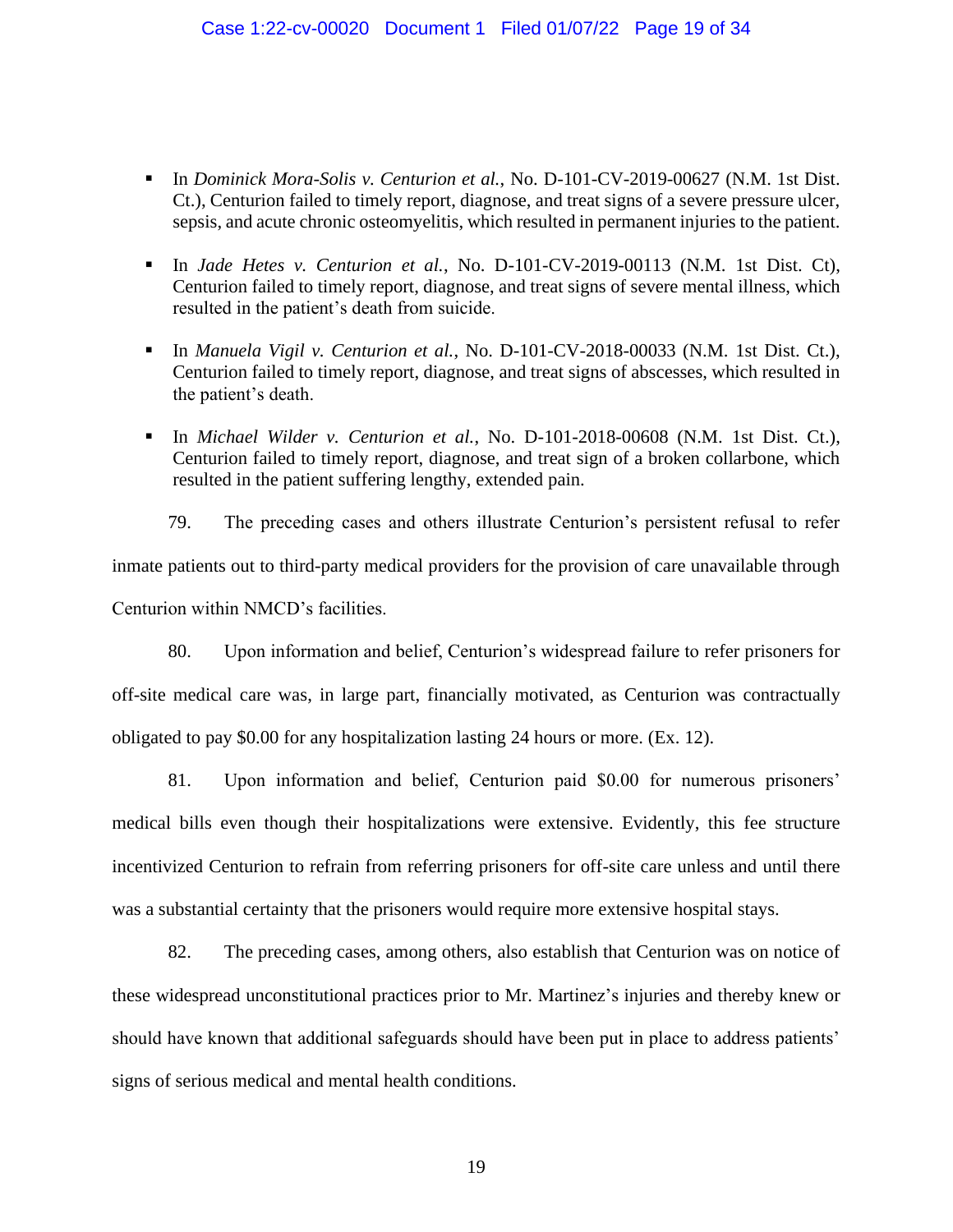# Case 1:22-cv-00020 Document 1 Filed 01/07/22 Page 20 of 34

83. Accordingly, it can be inferred that Centurion intentionally failed to report, diagnose, and treat these serious warning signs despite the known and obvious risk to patient safety.

84. Centurion's widespread practice of failing to report, diagnose, and treat the warning signs of serious medical and mental health conditions shares a close factual relationship with the events in Mr. Martinez's case, and accordingly, the widespread practice was the moving force behind his injuries and death.

85. Significantly, Centurion personnel failed to conduct diagnostic and physical examinations at least seven times in Mr. Martinez's case alone,<sup>2</sup> which establishes a pattern and practice of insufficient reporting, diagnoses, and treatment of serious medical conditions.

86. As such, Centurion's policy and practice of failing to report, diagnose, and treat warning signs of serious medical and mental health conditions proximately caused Mr. Martinez's injuries.

# B. Centurion had a pattern and practice of severely understaffing its medical and mental health facilities, which was a moving force behind Mr. Martinez's injuries.

87. The fact of Centurion's chronic understaffing of medical positions during the time period leading up to Mr. Martinez's injuries is indisputable. It is widely known and documented. As emphasized in the October 23, 2018 New Mexico Legislative Finance Committee program evaluation of NMCD (the "Committee Report"): "Both state and contractor medical positions are frequently understaffed, threatening the quality of care provided. The Corrections Department's Office of the Medical Director, state employees who are responsible for overseeing the care,

<sup>&</sup>lt;sup>2</sup> Centurion staff received notice of Mr. Martinez's severe pain and poor medical condition on the following days in 2018, yet they failed to conduct diagnostic and physical examinations: 9/12, 9/20, 9/23, 9/26, 10/8, 11/25, and 11/27.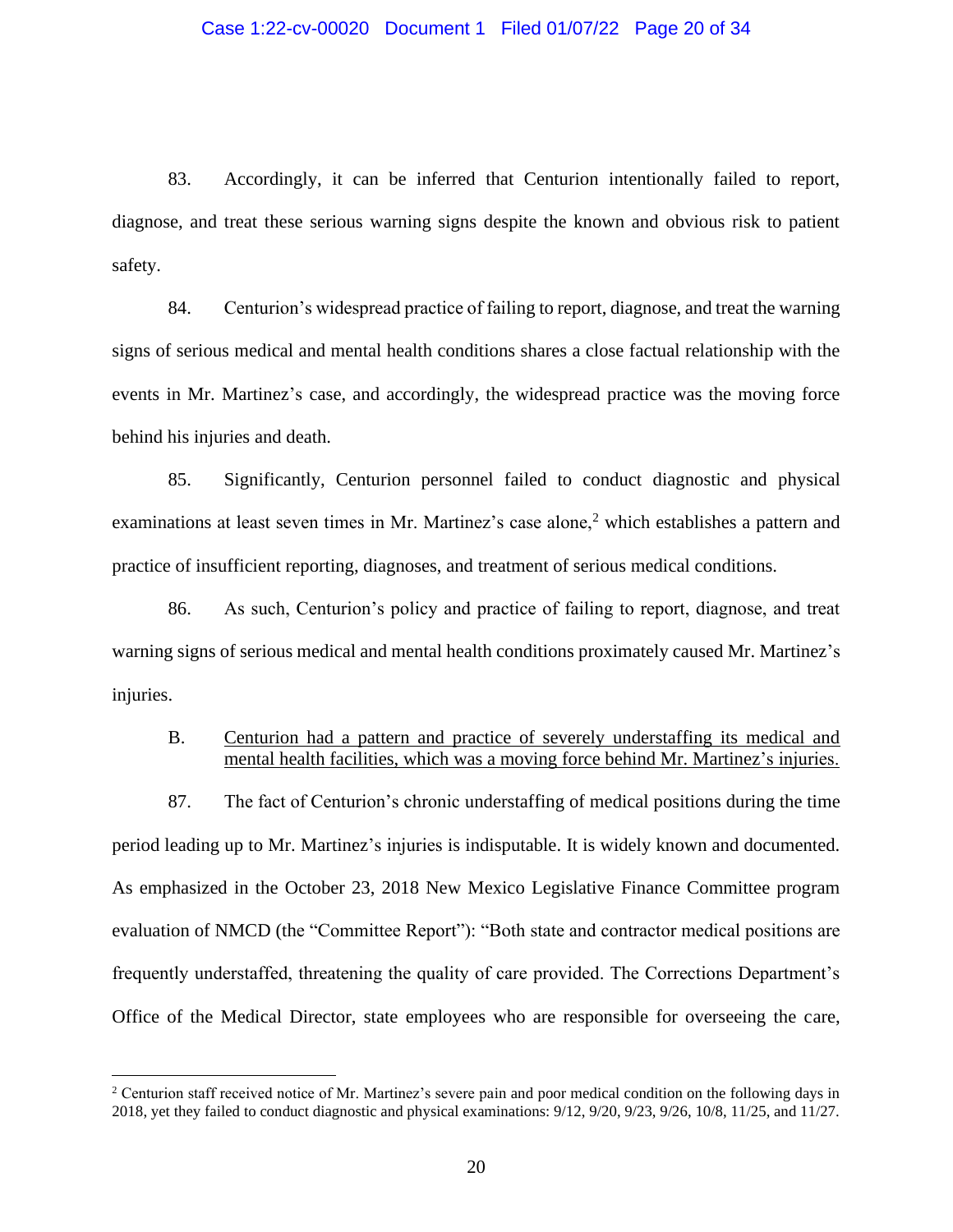# Case 1:22-cv-00020 Document 1 Filed 01/07/22 Page 21 of 34

opportunities, and education necessary for patients to improve their health, including medical provider contract oversight, had a 25 percent vacancy rate as of October 2018"—one month before Mr. Martinez's admission into intensive care. (Ex. 13 at 20-21).

88. In particular, the Committee Report noted that "Centurion . . . struggled to recruit and retain staff, incurring fines of \$1.1 million in each of the last two fiscal years for critical vacancies including dentists, licensed nurse practitioners, pharmacists, and medical directors." (*Id.* at 21).

89. Centurion's pattern and practice of severe understaffing is a primary cause of the Constitutional violations concerning Mr. Martinez's medical treatment.

90. Upon information and belief, Mr. Martinez was unable to receive adequate medical treatment due to the severe shortage of healthcare providers at the prison. Numerous important health protocols were violated, critical assessments and evaluations foregone, and reports missing in Mr. Martinez's file due to this severe staffing shortage, including the unfilled positions dedicated to oversight of medical services contract compliance. It was this lack of medical care and contract oversight that exacerbated Mr. Martinez's medical issues and eventually caused his injuries.

91. Simply put, Mr. Martinez received little to no healthcare services largely because there were very few healthcare providers working in NMCD prisons in the months leading up to his injuries.

92. Through the Committee Report and its own records of vacancies, Centurion was put on notice that this severe understaffing was substantially certain to cause Constitutional violations regarding its patients' medical treatment, yet it chose to disregard that risk and, for years,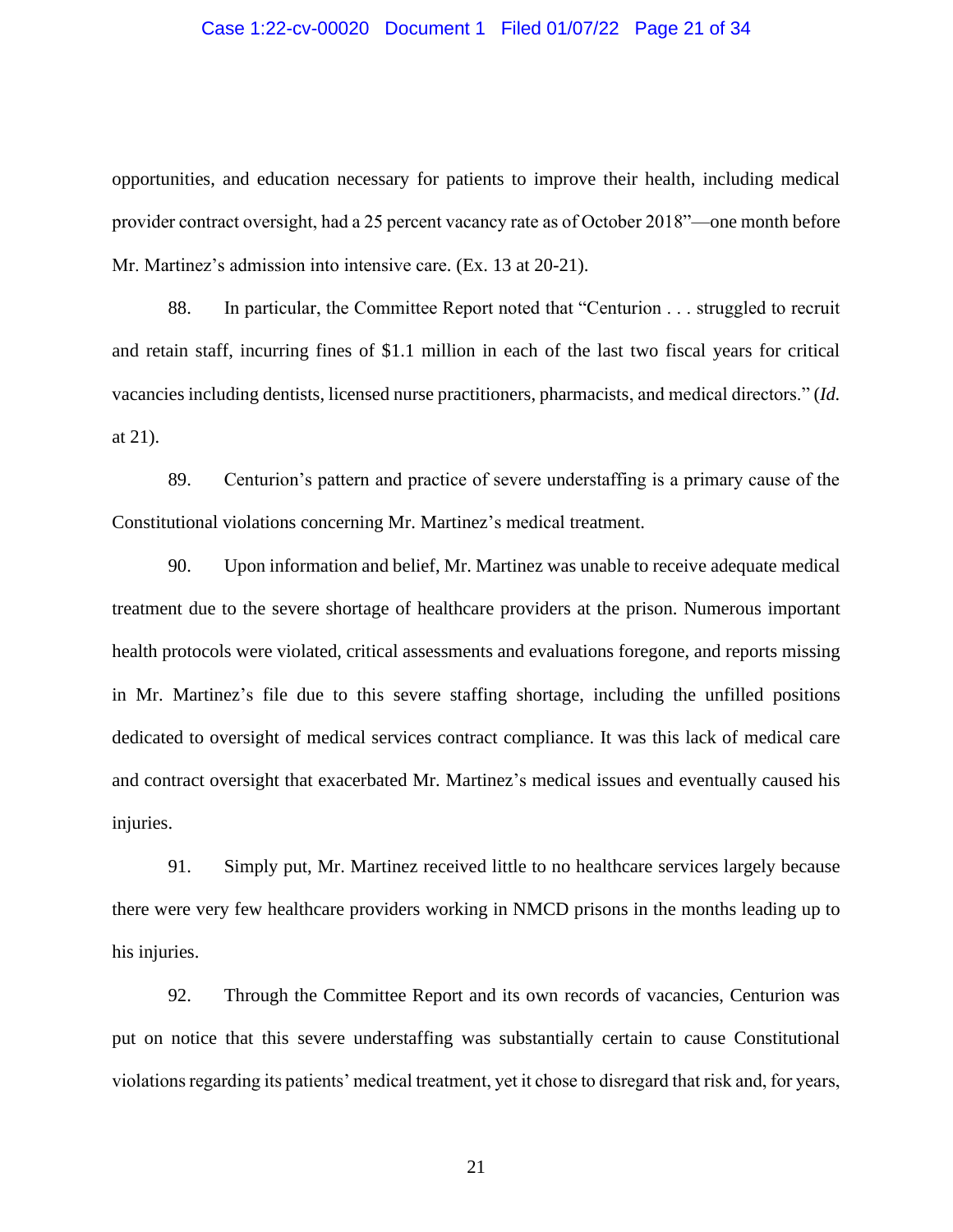# Case 1:22-cv-00020 Document 1 Filed 01/07/22 Page 22 of 34

continued to display a pattern and practice of severe shortages in medical staff and mental healthcare providers.

93. In this way, Centurion acted with deliberate indifference to prisoners' healthcare needs. *See, e.g., Ramos v. Lamm*, 639 F.2d 559, 575 (10th Cir. 1980) (finding deliberate indifference to prisoners' healthcare needs where "gross deficiencies in staffing" and procedures cause the prisoner population to be "effectively denied access to adequate medical care").

C. Centurion also had a pattern and practice of failing to provide adequate medical documentation and failing to communicate changes in patient conditions, both of which contributed to Mr. Martinez's injuries.

94. Centurion failed to provide adequate medical documentation and failed to communicate changes in patient conditions for many other patients in circumstances similar to those of Mr. Martinez. For example, in *Jerry Sisneros v. Centurion et al.*, No. D-101-CV-2019- 00598 (N.M. 1st Dist. Ct.), Centurion failed to adequately record vitals, which contributed to the patient's delayed diagnoses and treatment for diskitis and osteomyelitis.

95. Additionally, Centurion has a pattern and practice of misplacing or otherwise failing to provide medical records for critical time periods leading up to the hospitalizations of its patients. For example:

- In *Calvin Finch v. Centurion et al.*, No. D-101-CV-2019-00778 (N.M. 1st Dist. Ct.), Centurion failed to provide medical records for the critical month leading up to Mr. Finch's hospitalization.
- In *Norman DeHerrera v. Centurion et al.*, No. D-101-CV-2020-02549 (N.M. 1st Dist. Ct.), Centurion failed to provide medical records for the 76 days immediately preceding Mr. DeHerrera's toe amputation.

Likewise, in Plaintiff's case, Centurion failed to provide medical records for the six weeks preceding Mr. Martinez's hospitalization and subsequent death.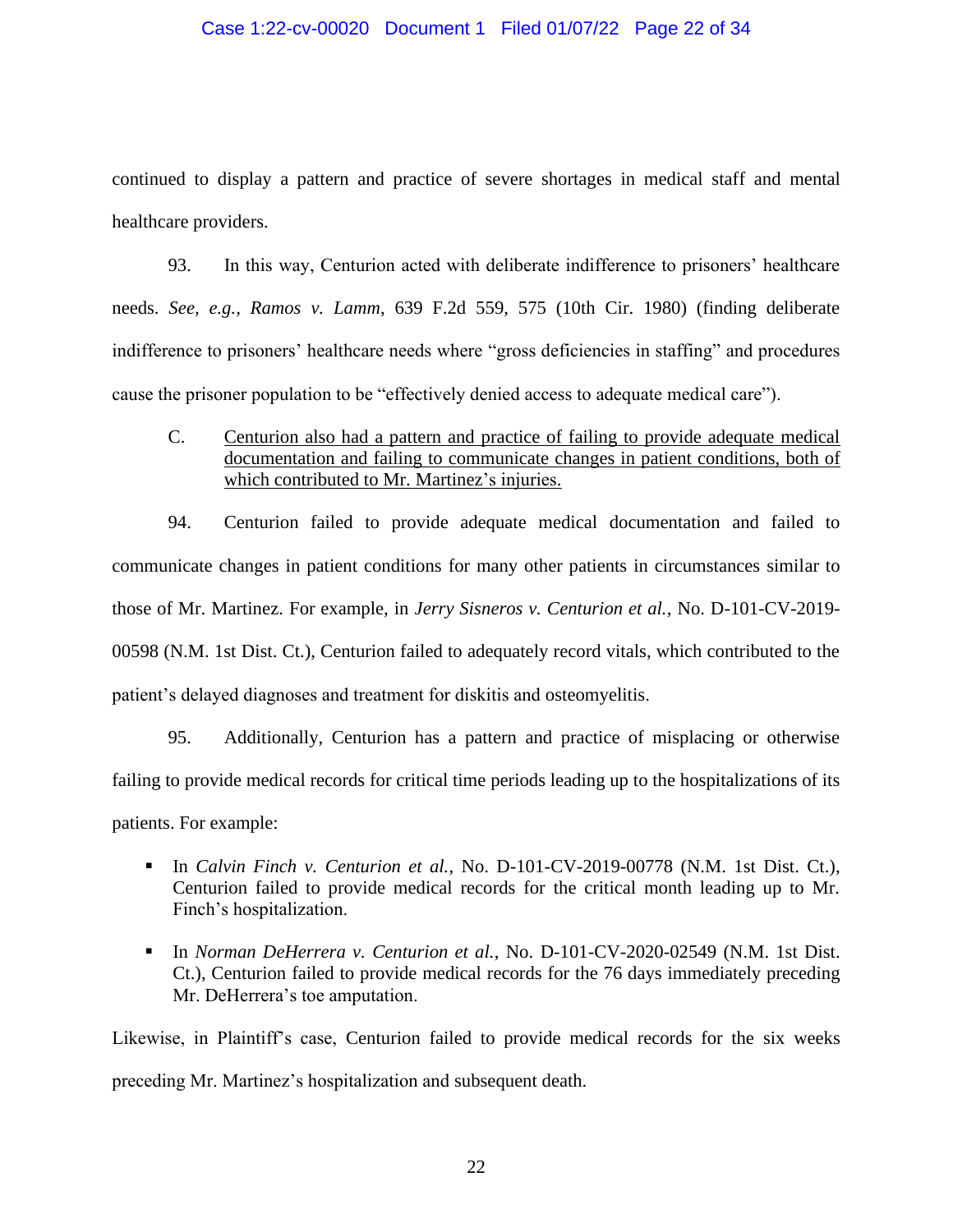## Case 1:22-cv-00020 Document 1 Filed 01/07/22 Page 23 of 34

96. Notably, the Committee Report referenced an audit of Centurion released in June 2018 that put Centurion on notice that its charts fell short of industry best practices, and some charts were "illegible or inaccurate, not filled out and submitted timely, and not used consistently." (Ex. 13 at 22). The Committee Report also emphasized that documentation of certain test results was missing, and intake forms were not completed for all prisoners as required. (*Id.*).

97. The preceding cases and report, among others, establish that Centurion was on notice of these widespread unconstitutional practices prior to Mr. Martinez's injuries and thereby knew or should have known that additional safeguards should have been put in place to address the inadequate medical documentation and communication of changes in patient conditions.

98. Accordingly, it can be inferred that Centurion intentionally failed to adequately document patient conditions and failed to adequately communicate changes in those conditions despite the known and obvious risk to patient safety.

99. Centurion's widespread practice of failing to provide adequate medical documentation and communicate changes in patient conditions shares a close factual relationship with the events in Mr. Martinez's case, and accordingly, the widespread practice was the moving force behind his injuries.

100. Notably, Mr. Martinez's case alone reveals sufficient evidence of Centurion's widespread practice of providing inadequate medical documentation and communication about patient conditions. For example, in the months leading up to Mr. Martinez's hospitalization, medical staff failed to perform sufficient medical examinations and accompanying documentation at least seven times, in addition to providing no medical records for the six weeks preceding his hospitalization.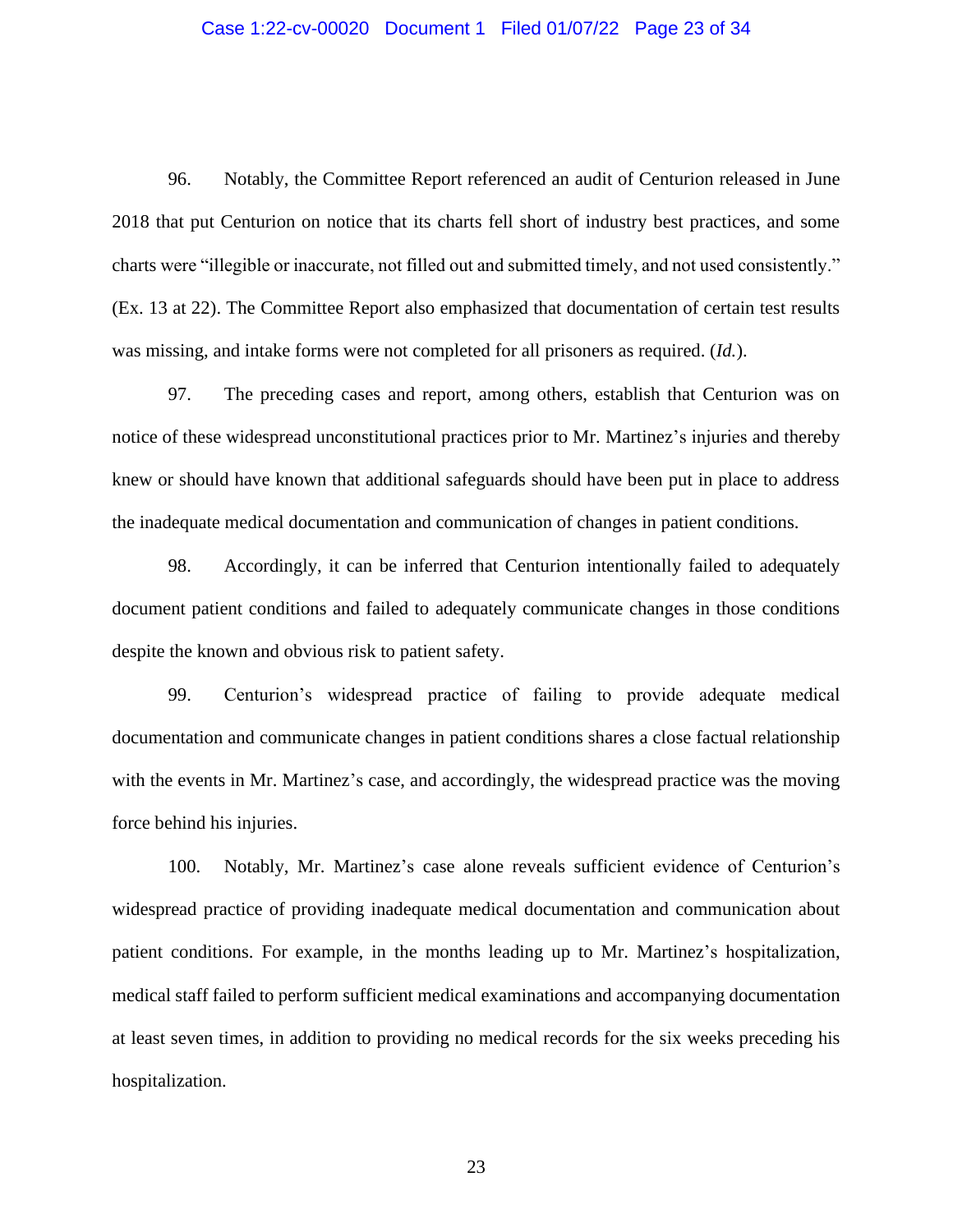## Case 1:22-cv-00020 Document 1 Filed 01/07/22 Page 24 of 34

101. Because Centurion personnel did not adequately document or otherwise communicate Mr. Martinez's rapidly deteriorating medical condition to the appropriate personnel, he was not provided with the medical treatment that he clearly needed, which caused him to sustain his injuries.

102. Accordingly, Centurion's policy and practice of providing inadequate medical documentation and failing to communicate changes in patient conditions to appropriate personnel proximately caused Mr. Martinez's injuries.

D. Centurion failed to adequately train or supervise its individuals despite knowing that such training and discipline was necessary to protect patient health, and this failure was a moving force behind Mr. Martinez's injuries.

103. As outlined in the Committee Report, in 2018, the New Mexico Medical Review Association conducted an audit of Centurion's medical services in prisons and recommended that staff be better educated by both Centurion and NMCD on chart documentation standards and consistency and in completing prisoner intake forms correctly. (*Id.*). According to Centurion's auditors, the need for additional training and supervision was apparent and should have been prioritized.

104. Similarly, the extensive violations of proper protocol in Mr. Martinez's case provide compelling evidence that Centurion had a widespread pattern and practice of failing to adequately train and supervise its personnel. As discussed in more detail above, Centurion medical staff failed to conduct necessary diagnostic and physical examinations in at least seven instances over the course of a few months as Mr. Martinez's medical condition worsened.

105. As such, Centurion's widespread failures to train and supervise its personnel were a primary cause of the Constitutional violations suffered by Mr. Martinez. Each of Centurion's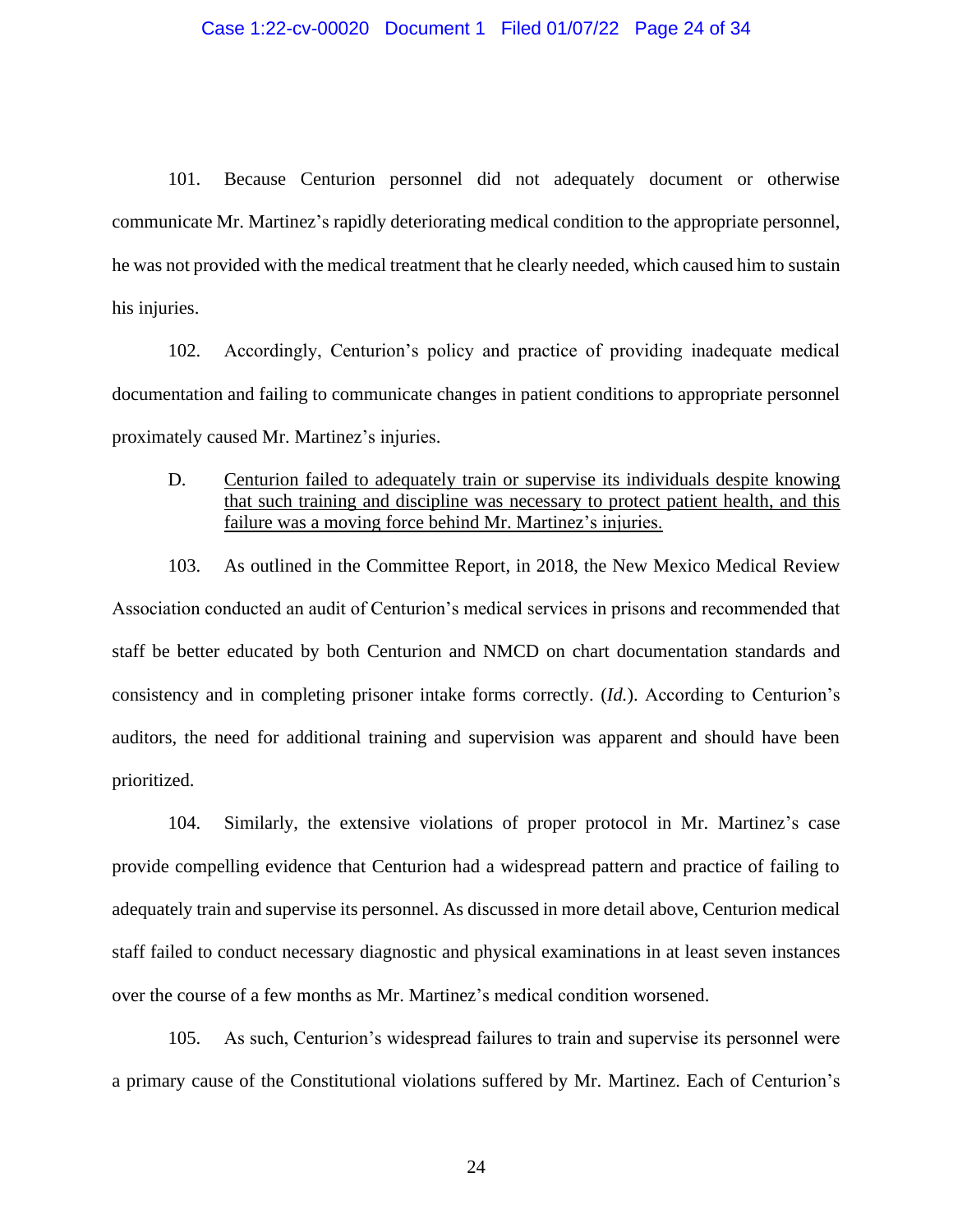# Case 1:22-cv-00020 Document 1 Filed 01/07/22 Page 25 of 34

failures to conduct necessary examinations deprived Mr. Martinez of the opportunity to be evaluated, diagnosed, and to be prioritized in receiving the medical treatment that he so desperately needed. Because medical personnel were not adequately trained or supervised to ensure that the proper medical procedures were followed, Mr. Martinez never received the opportunity to obtain additional medical services until his medical condition had become life threatening. Consequently, he sustained the injuries that resulted in his extensive hospital stay and death.

106. Training and supervision regarding proper medical treatment protocol and documentation was required because, as Centurion knew or should have known to a moral certainty, Centurion's personnel would commonly confront situations where they would need to assess the severity and emergency nature of patients' medical conditions. This is the one of the primary tasks that these personnel were hired to do.

107. Additionally, documenting and assessing the next steps in a patient's medical treatment is precisely the type of complex and important decision that requires training and supervision, as making the wrong choice in these instances will frequently cause the deprivation of prisoners' constitutional rights.

108. As evinced by Mr. Martinez's situation and the others cited in subsection A of this section, Centurion's widespread pattern of deficient training and supervision presents an obvious potential to violate patients' Constitutional rights, because there has been a growing history where prisoners are denied serious medical care to which they are entitled, and they suffer from longterm disability or death as a result.

109. Centurion was alerted to an obvious deficiency in its training and supervision through the many prior lawsuits against it alleging unconstitutional medical care. It was also put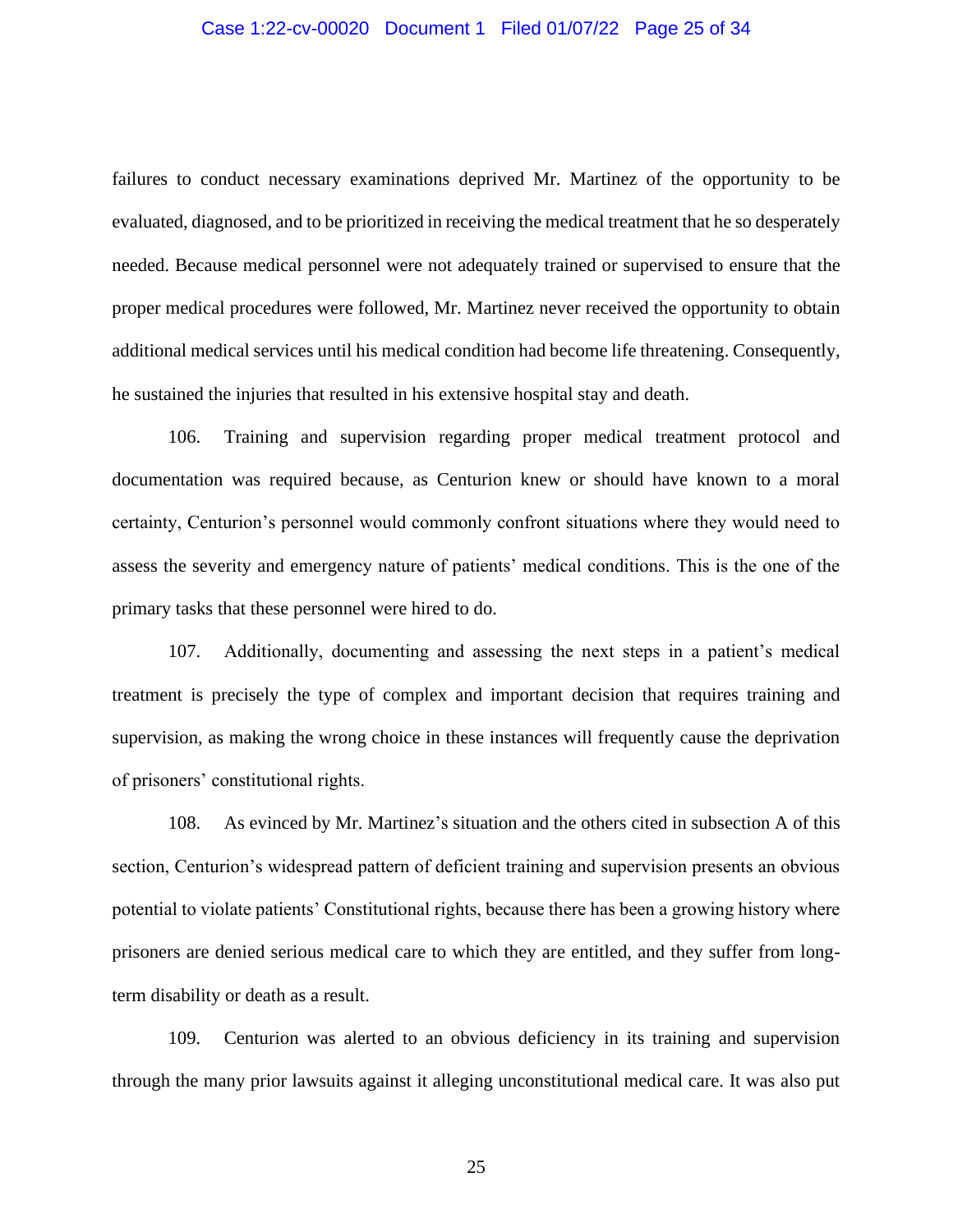### Case 1:22-cv-00020 Document 1 Filed 01/07/22 Page 26 of 34

on notice of these deficiencies through the 2018 audit results requiring that it provide better training and oversight of its personnel.

110. Centurion's failure to do so is further evidence of its deliberate indifference to the Constitutional violations caused by its widespread deficiencies in training and supervising.

# **IV. DAMAGES SOUGHT**

111. As a direct result of Defendants' unlawful conduct, Mr. Martinez endured tremendous pain, injuries, anguish, suffering, and ultimately, death, which entitles his Estate to general and special compensatory damages by way of survival.

112. Further, Plaintiff is entitled to attorney's fees and costs pursuant to 42 U.S.C. § 1988, in addition to pre-judgment interest and costs as allowed by federal law.

113. Plaintiff is also entitled to punitive damages against each of the Defendants, as their actions were done with malice or, minimally, with reckless indifference to Mr. Martinez's federally protected rights.

# **CLAIMS FOR RELIEF**

### **FIRST CLAIM FOR RELIEF:**

**8th and 14th Amendments to the U.S. Constitution Deliberate Indifference to Serious Medical Need (42 U.S.C. § 1983) (against Centurion, MHM, Dr. Gary French, PA Ellen Whittman, RN Erin Forsberg, CO Archuleta, CO Palomino, CO Abate, CO Anthony Martinez, CO Ortiz, Day Shift L Pod Control Officer, and Doe Doctors 1-2 in their individual capacities)**

- 114. Each paragraph of this Complaint is incorporated as if fully restated herein.
- 115. The abovenamed Defendants each possessed responsibility for the decisions that resulted in the violation of Mr. Martinez's constitutional right to be free from cruel and unusual punishment regarding the deliberate indifference to his serious medical needs while in NMCD custody, as described more fully above.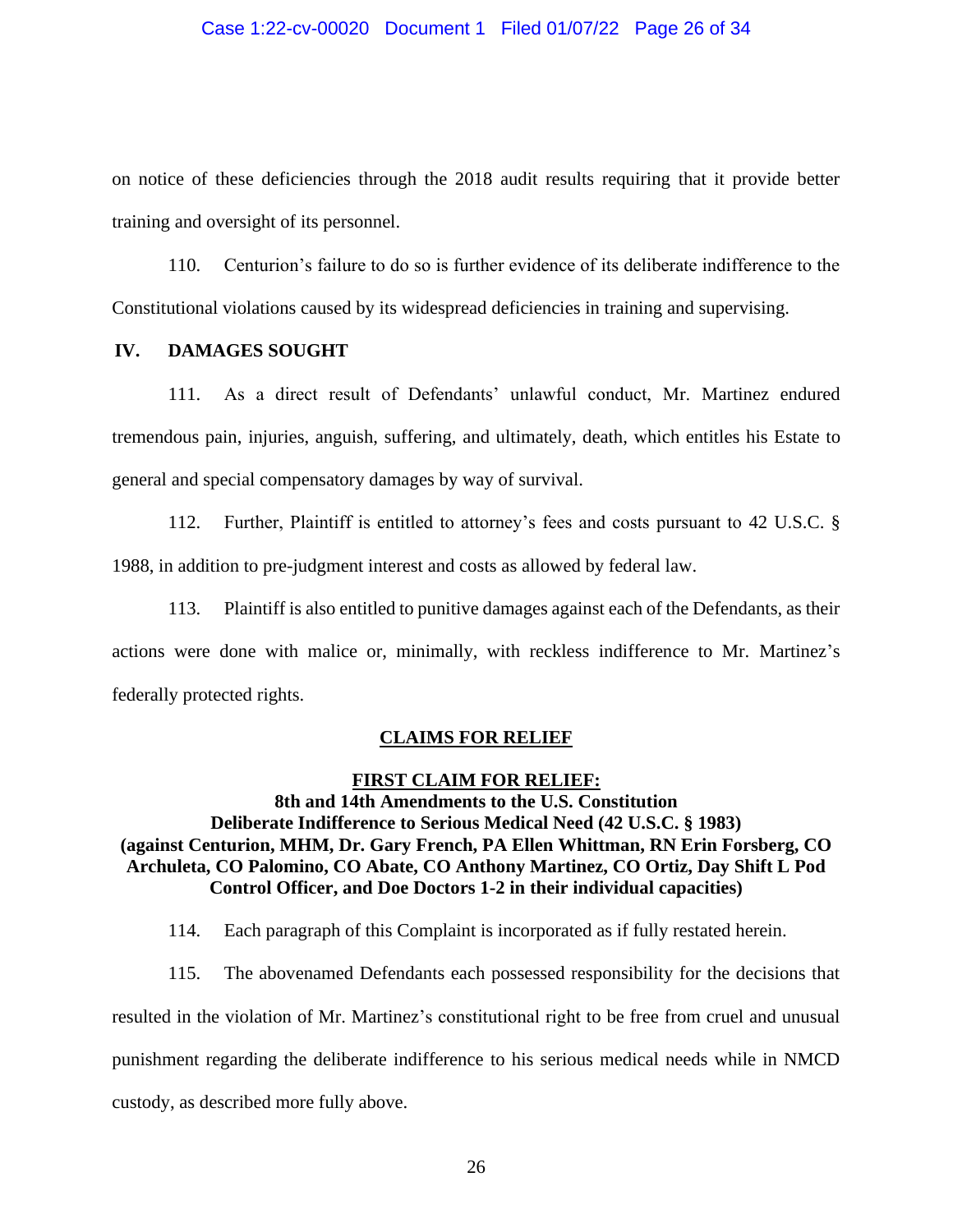## Case 1:22-cv-00020 Document 1 Filed 01/07/22 Page 27 of 34

116. These Defendants were aware of and deliberately disregarded the substantial risk of harm to Mr. Martinez that would ensue because of their failures to provide him with constitutionally adequate medical care, as described more fully above. Among other things, these Defendants were made aware of Mr. Martinez's substantial risk of harm due to his persistent expressions of intolerable and worsening pain, including chest pain specifically; his frail physical appearance; and his inability to digest foods and liquids for days.

117. The deliberate indifference of the abovenamed Defendants caused Mr. Martinez to experience worsening, extensive, and unnecessary pain (first harm) and suffer from a delayed diagnosis of infective endocarditis (second harm), which resulted in a diagnosis of severe sepsis and acute encephalopathy due to central nervous system perivasculitis from the endocarditis (third harm). Ultimately, these harms resulted in Mr. Martinez's death (fourth harm).

118. Mr. Martinez's harms were sufficiently serious injuries that a reasonable doctor or patient would find them important and worthy of immediate treatment. Without treatment, Mr. Martinez's worsening severe pain caused him to lose the ability to take care of his most basic needs so that he could not even stand or consume food and water. His subsequently diagnosed medical conditions were life-threatening, and they ultimately caused his death. Accordingly, Mr. Martinez's severe pain and medical conditions significantly affected his daily activities.

119. The abovenamed Defendants are not shielded by qualified immunity for their deliberate indifference to Mr. Martinez's serious medical needs because of the well-documented 10<sup>th</sup> Circuit precedent notifying medical and prison personnel that the Eighth Amendment is violated when such personnel fail to take reasonable measures to provide a patient with access to medical attention and/or deny medical care to a patient with serious medical needs, as occurred in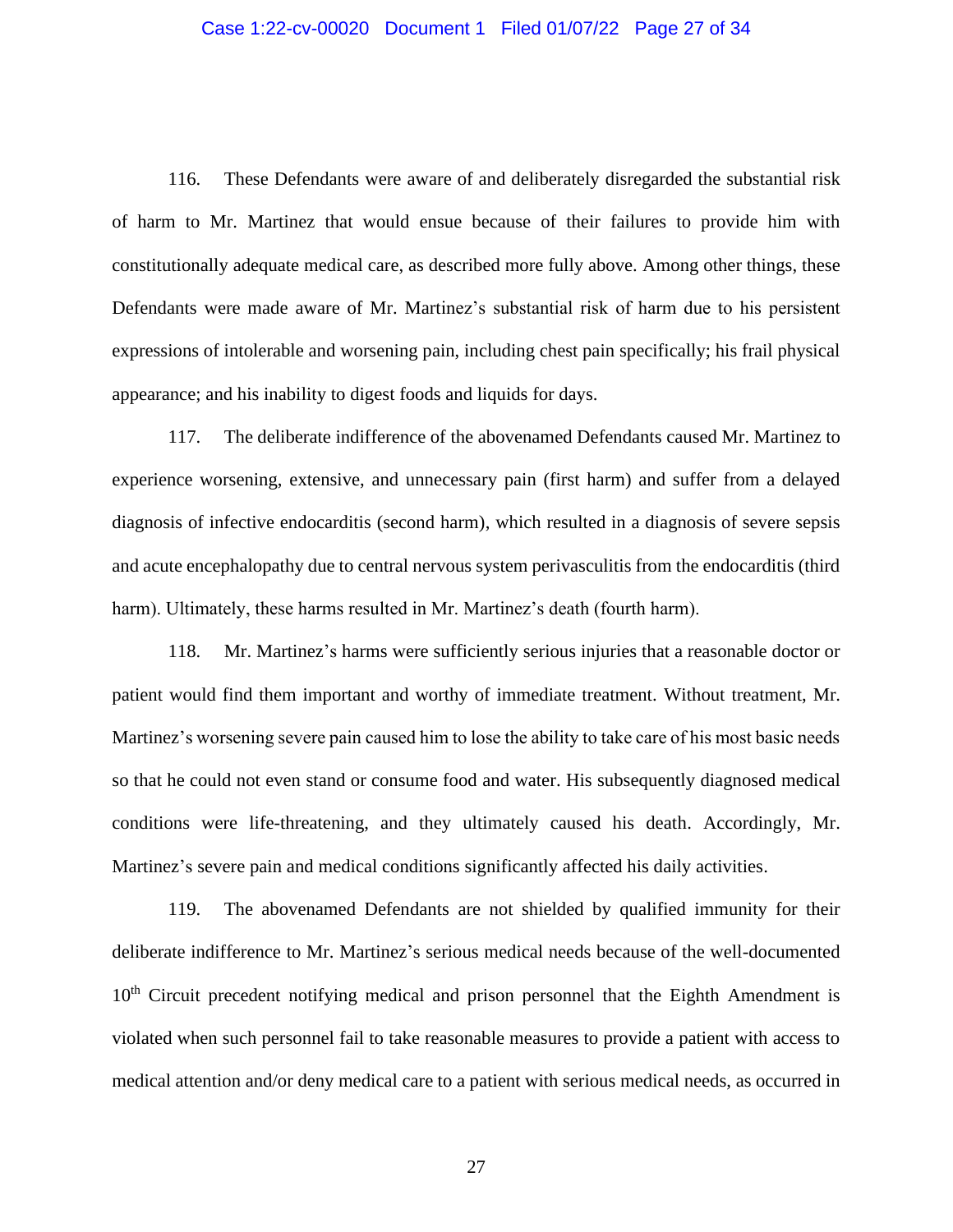Mr. Martinez's case with each of the Defendants named herein. *See, e.g., Sealock v. Colorado,* 218 F.3d 1205 (10th Cir. 2000) (confirming that prison personnel violate the Eighth Amendment when a prisoner complains of chest pain, a sign of medical emergency, yet prison personnel delay taking him to a hospital, even if the delay is only several hours).

# **SECOND CLAIM FOR RELIEF:**

# **8th and 14th Amendments to the U.S. Constitution Conspiracy to Unlawfully Interfere with Medical Treatment (42 U.S.C. § 1983) (against Centurion, MHM, Lovelace, Dr. Murray Young, Dr. James Bradley, Dr. Vesta Sandoval, Vicki Bowers, Warden John Gay, and David Selvage in their individual capacities)**

120. Each paragraph of this Complaint is incorporated as if fully restated herein.

121. The abovenamed Defendants each possessed responsibility for the decision to remove Mr. Martinez from life sustaining medical treatment, which resulted in the violation of Mr. Martinez's constitutional right to be free from cruel and unusual punishment regarding the deliberate indifference to his serious medical needs while in NMCD custody, as described more fully above.

122. At the time that the abovenamed Defendants collectively decided to remove Mr.

Martinez from life sustaining medical care, each of them knew that Mr. Martinez needed continued medical treatment in order to survive.

123. Despite this shared knowledge, the abovenamed Defendants authorized Lovelace medical personnel to stop providing medical treatment to Mr. Martinez, thereby engaging in a conspiracy to kill Mr. Martinez without having the legal authority to do so and in violation of his constitutional rights.

124. Accordingly, these Defendants unlawfully interfered with Mr. Martinez's medical treatment while being aware of and deliberately disregarding the substantial risk of harm to Mr.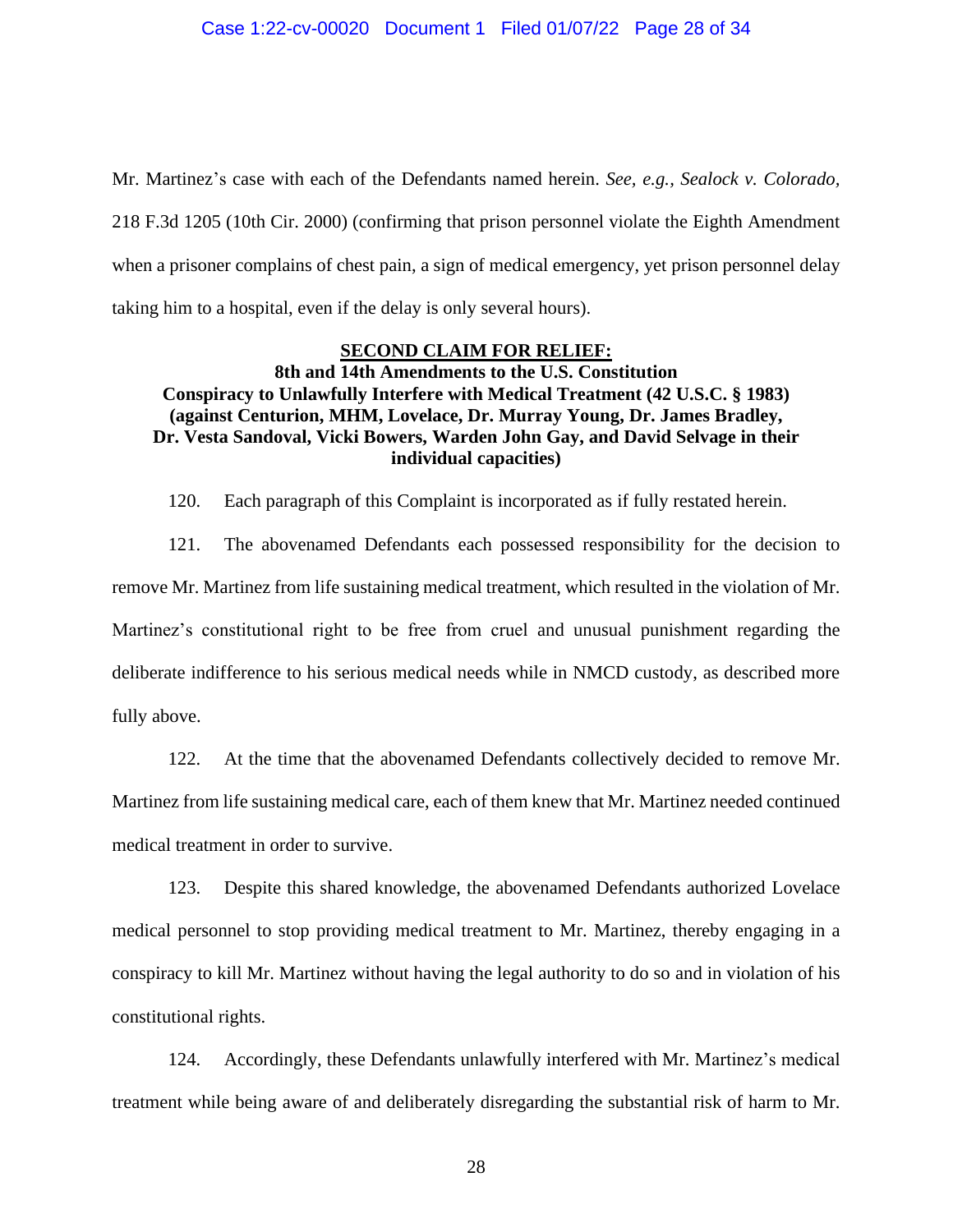## Case 1:22-cv-00020 Document 1 Filed 01/07/22 Page 29 of 34

Martinez that would ensue because of their failures to provide him with constitutionally adequate medical care.

125. The deliberate indifference of the abovenamed Defendants caused Mr. Martinez to die, thereby violating his Eight Amendment rights. *See, e.g., Estate of Marquette F. Cummings, Jr. v. Commissioner Kim Thomas, et al.,* No. 15 CV 02274 (S.D. Ala. Sept. 21, 2016), ECF No. 28 at 17-20 (finding sufficient Eighth Amendment claim where warden unlawfully authorized medical professionals to remove prisoner from life support).

126. In making the decision to let Mr. Martinez die, the abovenamed Defendants all acted in concert and came to an agreement through their discussions on January 11, 2018. Additionally, they all shared the same conspiratorial objective—to end Mr. Martinez's life rather than continue allowing him to receive medical treatment.

127. Because the abovenamed Defendants were acting outside the scope of their authority in making end-of-life medical decisions for Mr. Martinez, they are not entitled to the protections of qualified immunity. *See, e.g., Estate of Cummings v. Davenport*, 906 F.3d 934, 939 (11th Cir. 2018) (holding that warden was not entitled to qualified immunity for authorizing outside medical personnel to remove prisoner from life support because the applicable state law did not give him the discretionary authority to control a dying prisoner's end-of-life decisions).

128. Moreover, private companies and private employees are never entitled to qualified immunity, even when engaged in work delegated to them by the State. *See, e.g., Phillips v. Tiona*, 508 Fed. Appx. 737, 751-52 (10th Cir. 2013).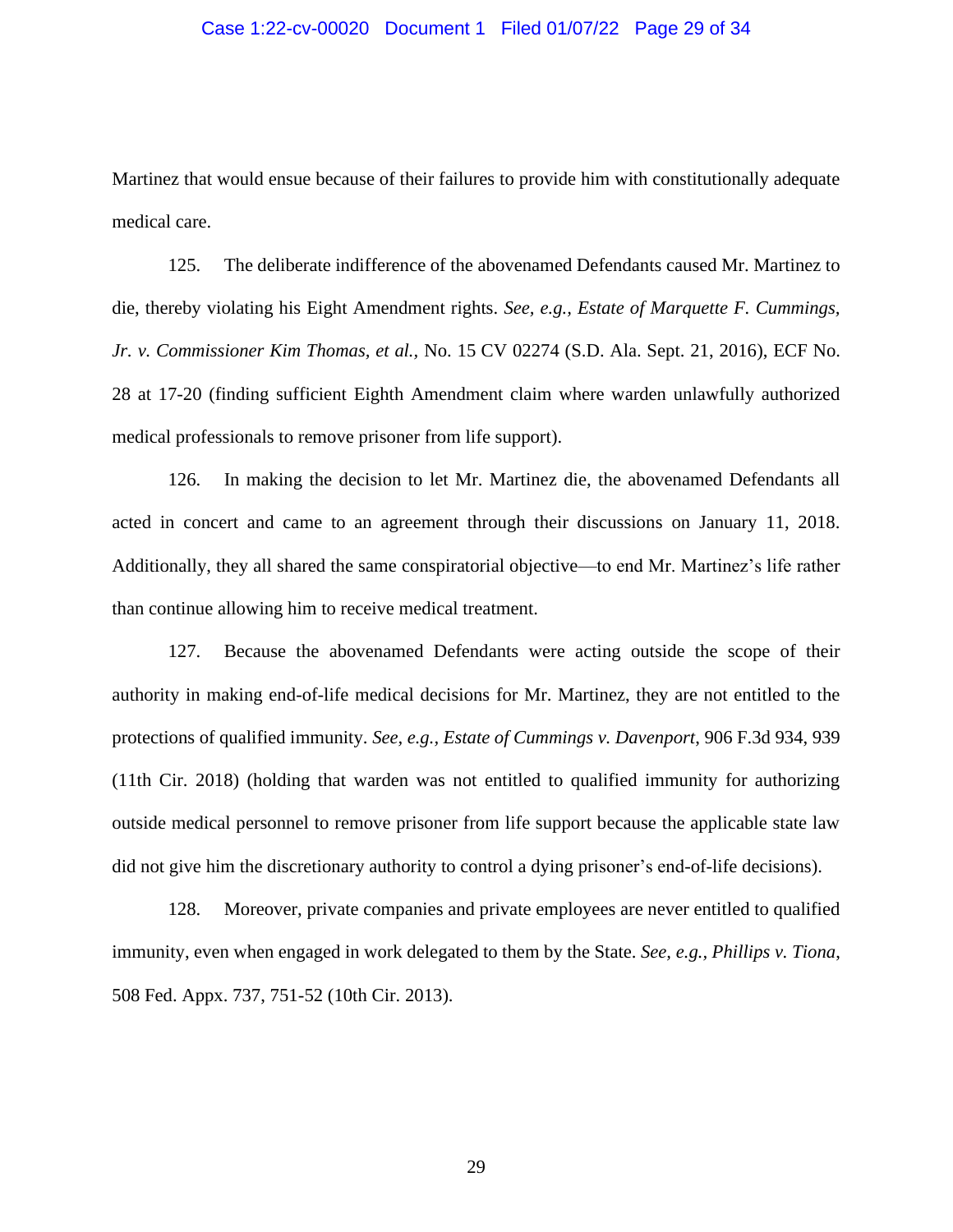# **THIRD CLAIM FOR RELIEF: 8th and 14th Amendments to the U.S. Constitution Policy & Practice of Denial of Medical Care (42 U.S.C. § 1983) (against Centurion)**

129. Each paragraph of this Complaint is incorporated as if fully restated herein.

130. As a private corporation acting pursuant to its agreement with NMCD to provide medical services to New Mexico State prisoners, Centurion was at all times relevant to the events described in this Complaint acting under color of law and, as the provider of healthcare services to prisoners incarcerated at PNM, was responsible for the creation, implementation, oversight, and supervision of all policies and procedures followed by employees and agents of Centurion and PNM/NMCD.

131. Mr. Martinez's injuries were proximately caused by Centurion's policies and practices.

132. Centurion maintains a policy, practice, and custom of under-reporting the severity of medical and mental health emergencies and denying appropriate medical and mental health care to prisoners. On information and belief, Centurion medical staff working in NMCD facilities are trained to ignore or under-report symptoms of medical and mental health emergencies, which amounts to deliberate indifference to the serious medical needs of prisoners presenting symptoms of such emergencies, including Mr. Martinez.

133. On information and belief, Centurion supervises its employees to ignore or underreport symptoms of medical and mental health emergencies, which amounts to deliberate indifference to the serious medical needs of prisoners presenting symptoms of such emergencies, including Mr. Martinez.

134. On information and belief, Centurion ratifies the conduct of its employees who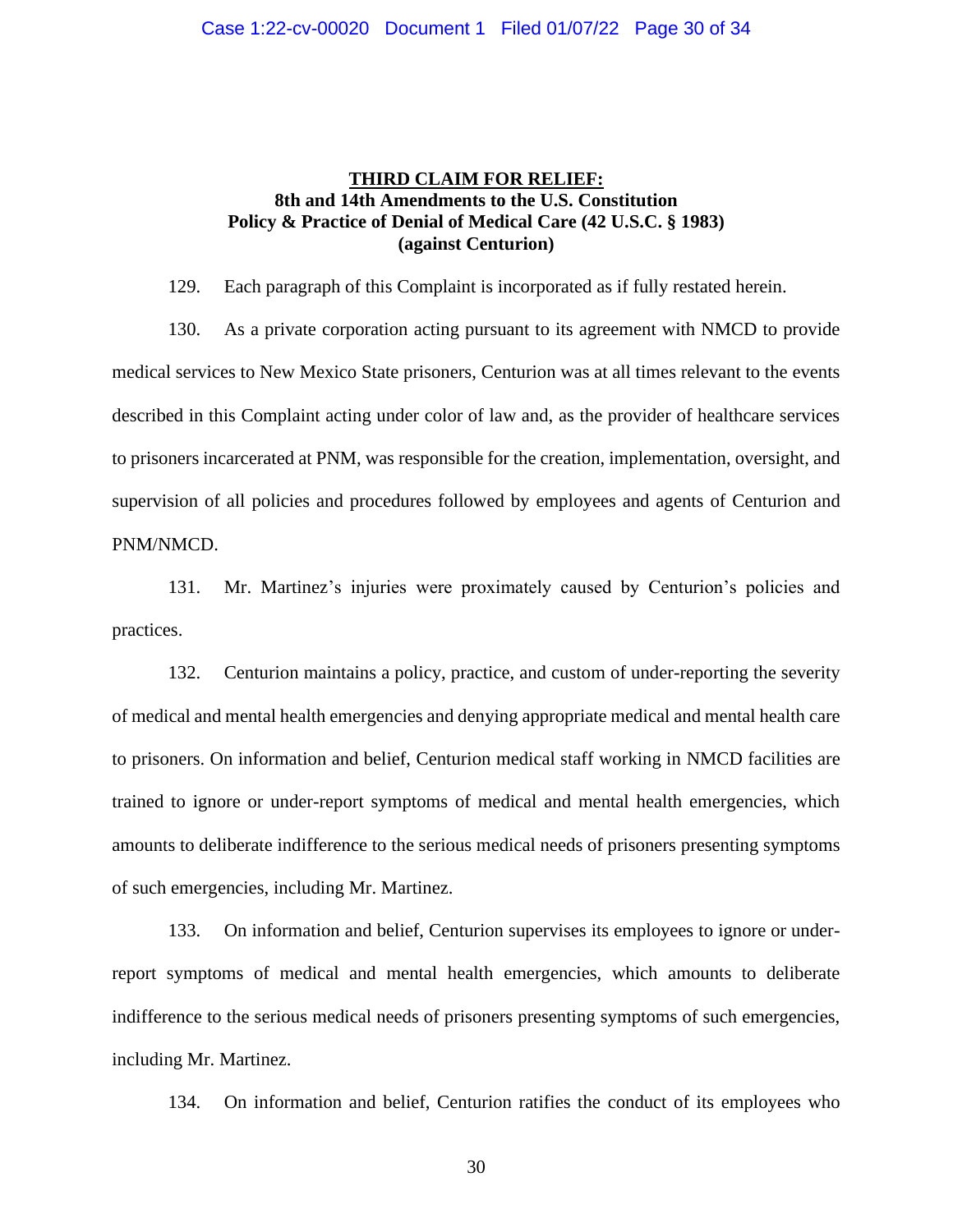# Case 1:22-cv-00020 Document 1 Filed 01/07/22 Page 31 of 34

ignore or under-report symptoms of medical and mental health emergencies through review and approval of these employees' performance, and through the decision to continue the employment of such individuals who ignore and under-report medical and mental health emergencies of NMCD prisoners, which amounts to deliberate indifference to the serious medical needs of prisoners presenting symptoms of such emergencies, including Mr. Martinez.

135. At all times relevant to this Complaint, Centurion had notice of a widespread practice by its employees and agents at PNM and NMCD facilities under which prisoners with serious medical conditions, such as Mr. Martinez, were routinely denied access to proper or sufficient medication and medical attention. Upon information and belief, it was common to observe prisoners of PNM and NMCD with clear symptoms of serious medical and/or mental concerns whose requests for medical care were routinely denied or completely ignored. Upon information and belief, a significant portion of these denials of medical and mental health care resulted in substantial injury or death.

136. More specifically, there was a widespread practice under which employees and agents of Centurion and NMCD, including correctional officers and medical personnel, failed or refused to: (1) report, diagnose, and properly examine and treat prisoners with serious medical and/or mental health conditions, including failing to provide proper medications to prisoners with serious medical and/or mental health conditions; (2) respond to prisoners who requested medical and/or mental health services; (3) respond to prisoners who exhibited clear signs of medical and/or mental health need or illness; (4) adequately document and communicate the medical and mental health needs of prisoners to the appropriate correctional officers and/or medical or mental health staff; or (5) timely refer prisoners for emergency or other offsite medical services.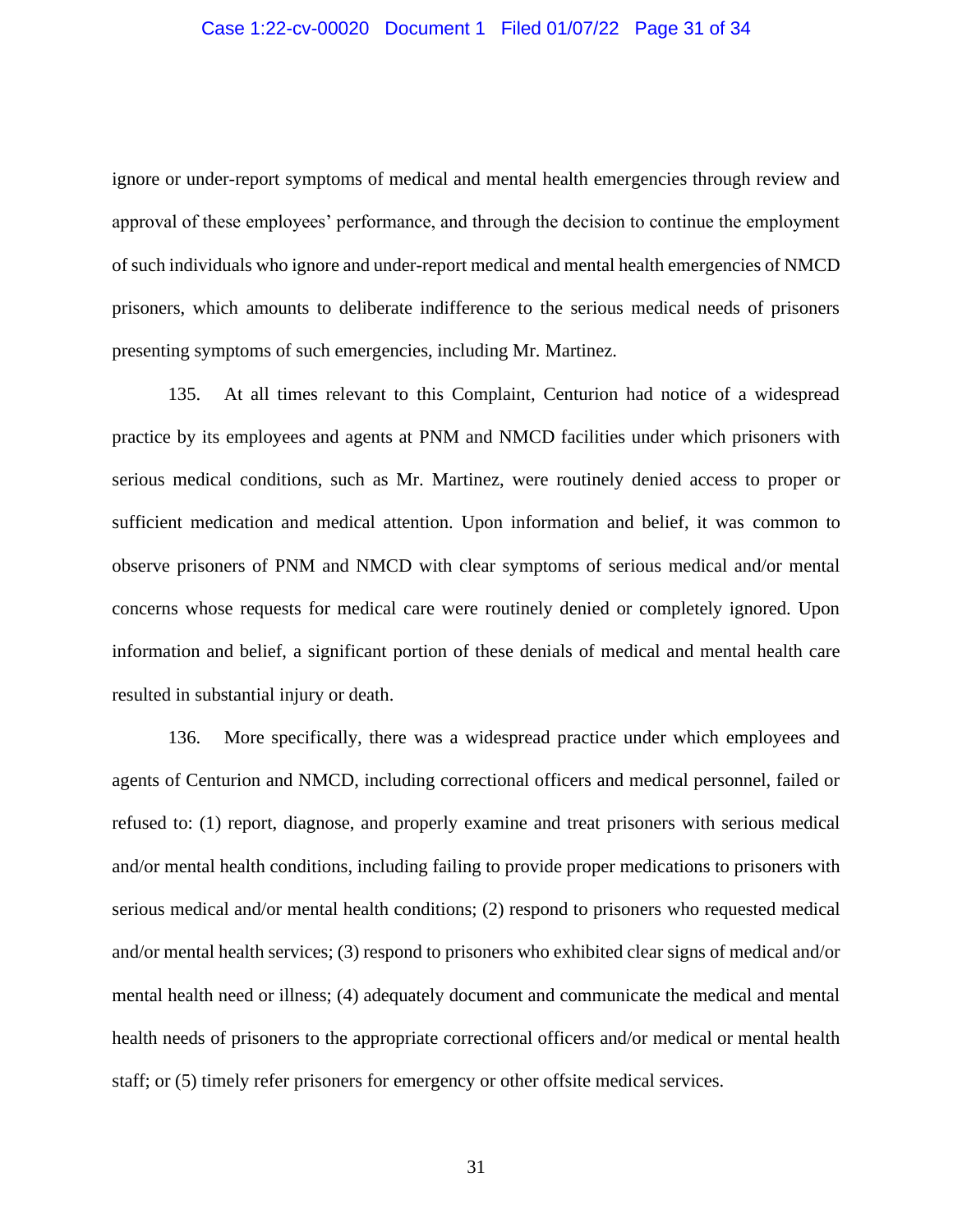## Case 1:22-cv-00020 Document 1 Filed 01/07/22 Page 32 of 34

137. Additionally, there was a widespread practice under which Centurion personnel severely understaffed its medical and mental health facilities and failed adequately to train and supervise its personnel on necessary medical and mental health procedures.

138. These widespread practices were allowed to proliferate because Centurion directly encouraged, and was the moving force behind, the specific misconduct at issue. Centurion also failed to adequately train, supervise, and control correctional officers and medical personnel by failing to adequately punish and discipline prior instances of similar misconduct, thereby directly encouraging future abuses like those which harmed Mr. Martinez.

139. Centurion knew of the substantial risk of serious or fatal consequences that could be caused by its unconstitutional policies, practices, customs, failures to train, and failures to supervise, as occurred in Mr. Martinez's case.

140. Centurion is sued herein for maintaining these policies, practices, and customs; for failing to train and supervise; and for ratifying its employees' and agents' misconduct, all of which amounts to deliberate indifference to prisoners' serious medical and/or mental health needs.

141. These policies and conduct were the moving force behind the violations of Mr. Martinez's constitutional rights and his injuries. Mr. Martinez's injuries were caused by employees and contractors of NMCD and Centurion, including but not limited to the individually-named Defendants, who acted pursuant to the policies and practices of Centurion while engaging in the misconduct described in this Complaint.

142. Upon information and belief, Centurion maintained these policies and practices in order to maximize profit and without regard to its constitutional and medical obligations to NMCD prisoners who were entrusted to Centurion's care.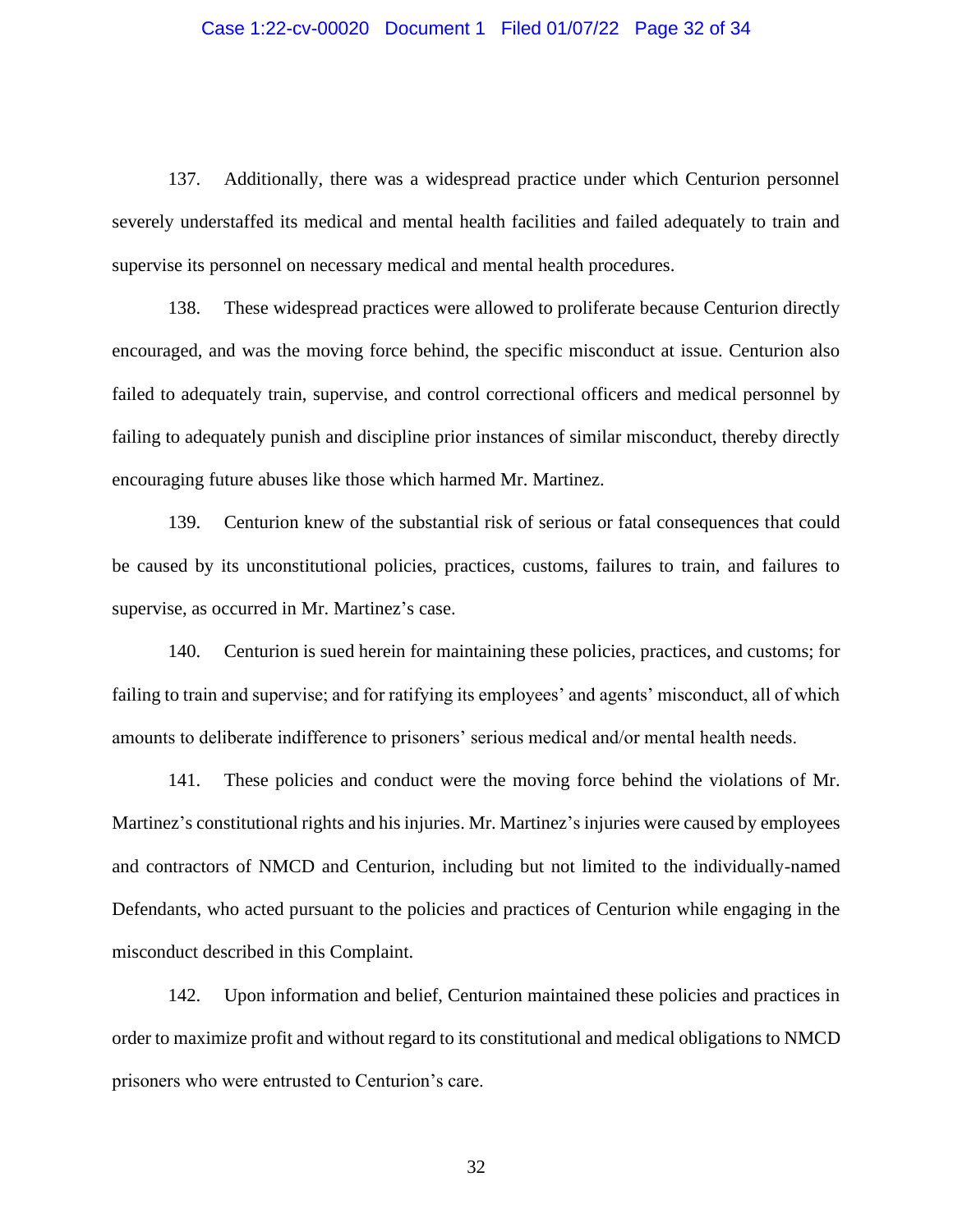143. Centurion is not shielded by qualified immunity for its unconstitutional policies and practices, because private companies and their private employees are never entitled to qualified immunity, even when employed doing correctional work. *See, e.g., Phillips v. Tiona*, 508 Fed. Appx. 737, 751-52 (10th Cir. 2013).

# **RELIEF REQUESTED**

WHEREFORE, Plaintiff respectfully requests that the Court grant the following relief

against Defendants, jointly and severally:

- (a) Monetary damages against Centurion and individual Defendants sued under 42 U.S.C. § 1983 in their individual capacities in an amount to be determined at trial to compensate Plaintiff for the injuries he sustained as a result of the events and conduct alleged herein;
- (b) Punitive damages against all Defendants in an amount to be determined at trial;
- (c) Statutory interest on any and all damages awarded to Plaintiff;
- (d) Reasonable attorneys' fees and costs under 42 U.S.C. § 1988; and
- (e) Such other and further relief as the Court may deem just and proper, including injunctive and declaratory relief.

# **JURY DEMAND**

Plaintiff hereby demands a trial by jury pursuant to Federal Rule of Civil Procedure 38(b)

on all issues in this case so triable.

Dated: Albuquerque, New Mexico Respectfully submitted, January 7, 2022

COLLINS & COLLINS, P.C.

By: /s/ Parrish Collins Parrish Collins P.O. Box 506 Albuquerque, NM 87103 (505) 242-5958 [parrish@collinsattorneys.com](mailto:parrish@collinsattorneys.com)